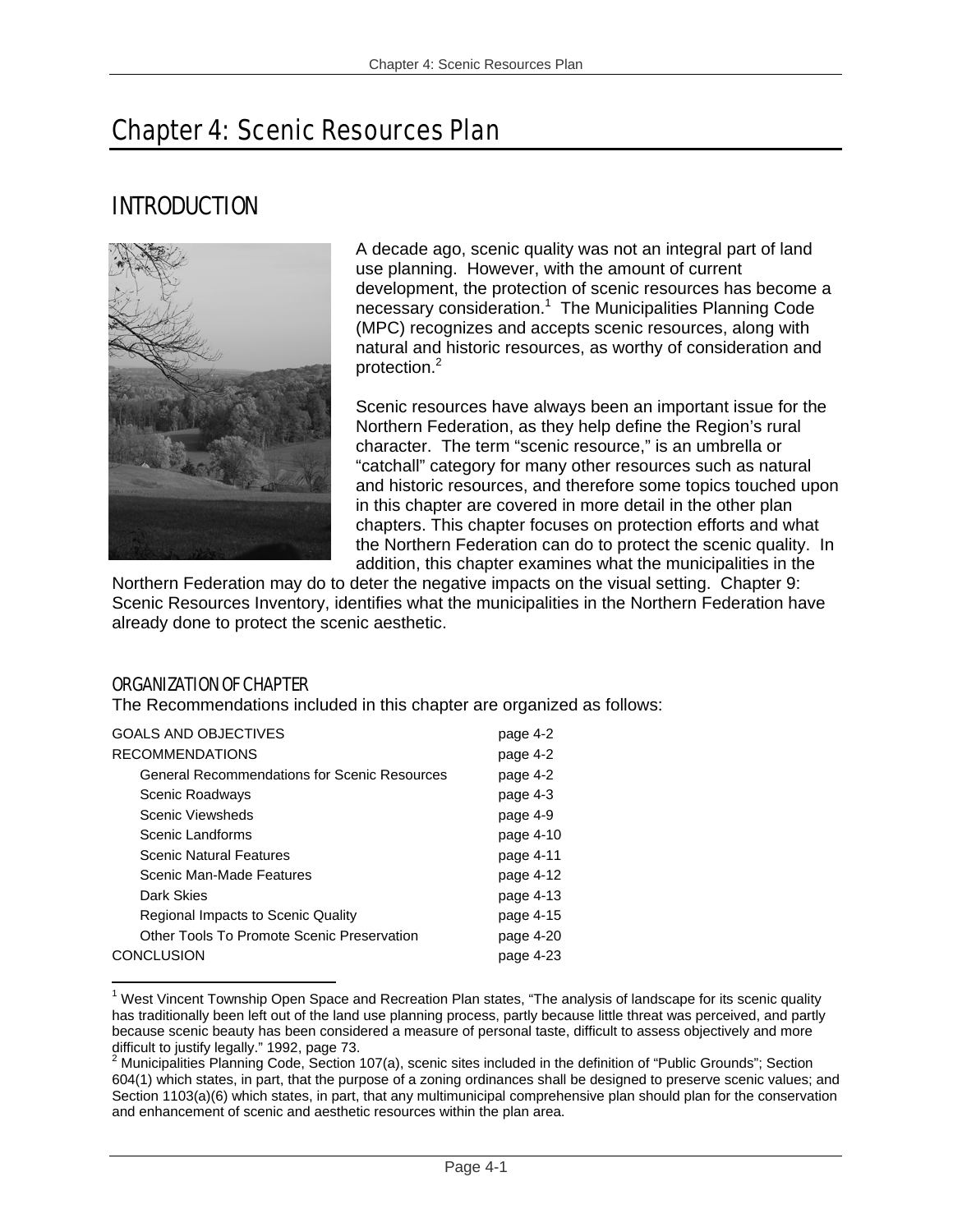# GOAL AND OBJECTIVES

The following goal for the protection of scenic resources guides planning in the Region:

**SCENIC RESOURCES GOAL:** Identify and maintain the integrity of scenic resources that define the rural character of the Region.

The focus of this Scenic Resources Plan is how to best achieve this goal and implement its related objectives. To help the reader understand how the recommendations in this Plan relate to the goal and objectives each recommendation is followed by one or more of the following objectives (the assigned number/letter) that corresponds to the recommendation.

# **OBJECTIVES**

- 4-A Define and identify resources that visually characterize the rural landscape of the Region, including scenic roads, scenic vistas, visual accents as well as visual intrusions on such resources.
- 4-B Maintain the quality of scenic resources by developing and implementing appropriate land use strategies and regulatory measures.
- 4-C Maintain the quality of scenic resources by implementing appropriate protection efforts and activities such as community education.
- 4-D Reduce the impact on the "Dark Skies" of the Region by closely regulating lighting standards in municipal ordinances.

# SCENIC RESOURCE PROTECTION RECOMMENDATIONS

Many of the protection efforts discussed throughout this chapter involve regulatory measures. Therefore, the action in the following recommendation, to update municipal Open Space, Recreation and Environmental Resources Plans, and the municipal ordinances will be a reoccurring theme throughout this chapter.

# $\boxtimes$  General Recommendation For Scenic Resources

- ACTION 4-1 Update municipal Open Space, Recreation and Environmental Resources Plans (open space plans) in order to address the following, and then update municipal ordinances as needed to implement the findings of the updated open space plans:
	- **•** Development may have impacted the resources highlighted in the current plans.
	- Legislation may have impacted a municipality's ability to protect resources.
	- Additional resources may have been recognized or identified since the plans were completed.

# Objective(s) addressed by Actions 4-1: 4-B.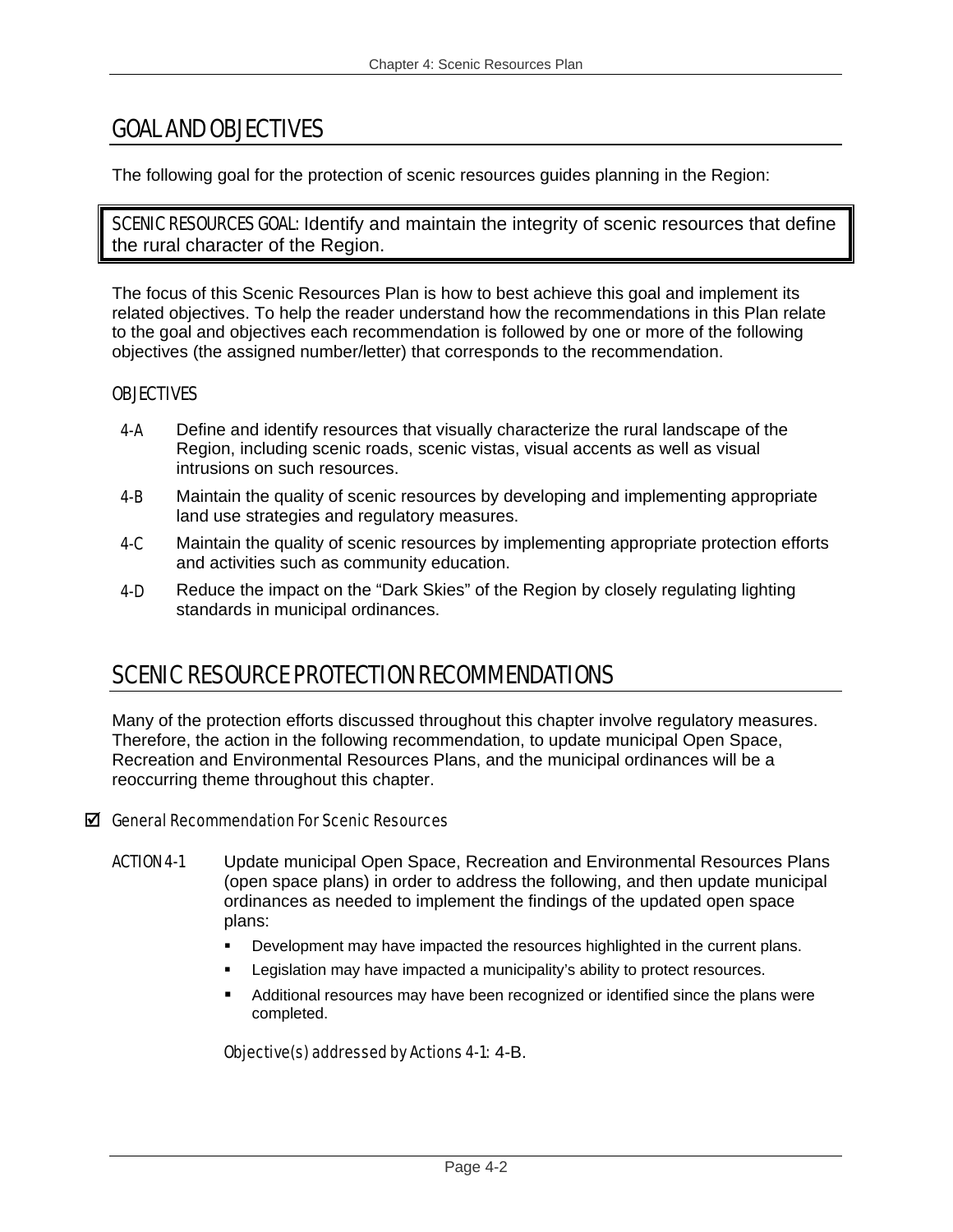# SCENIC ROADWAYS

Scenic roadways are located throughout the Region and are important because they help retain the Region's rural character. All of the municipalities within the Northern Federation have identified scenic roads in their respective open space, recreation and environmental resources plans (open space plans) even though the criteria or process used to define and identify them differ (see Chapter 9: Scenic Resources Inventory for more information).

A roadway is considered scenic when it is either dependent on the land features but has an aesthetic element itself, or offers scenic views or features from the road. Several of the municipalities in the Northern Federation have separately identified these two types of scenic roadways in their open space plans.

It may be necessary for a municipality to update its inventory of scenic roadways as continuing development may have impacted either the roadways themselves, or the viewsheds visible from the roadways.

Another reason for a municipality to update its list of scenic roadways is if the open space plan or comprehensive plan lists almost every road as scenic. While the impulse to do so is understandable in such a picturesque region, identifying every roadway "scenic" can hinder the usefulness of this designation. The municipality will have less justification to protect a roadway from development because it is considered "scenic" if every road is designated as scenic. By updating the inventory of scenic roadways, the municipality can take the opportunity to prioritize or establish a grading system and therefore, use the designation more as a legitimate criteria for preservation.

# DESIGNATING PROCESS

To update their scenic roadways' inventory, municipalities should consider the following process:

1. Municipal Tour - Tour the municipality (similar to an historic resources survey) looking for roadways that are scenic because they follow natural features, or because they are vantage points for beautiful vistas.

Participants should consider the municipality's criterion that designates a roadway as scenic. East Nantmeal Township offers an example of "site selection criteria" in its 1993 open space plan to ascertain the aesthetic value of a scenic roadway during the inventory process. The criteria the township used is listed below:

- **What is the character of the roadway?**
- **What is the nature of the traffic?**
- **What is the character of the roadside?**
- **Are there any viewsheds/vistas?**
- **Are there any unique associations?**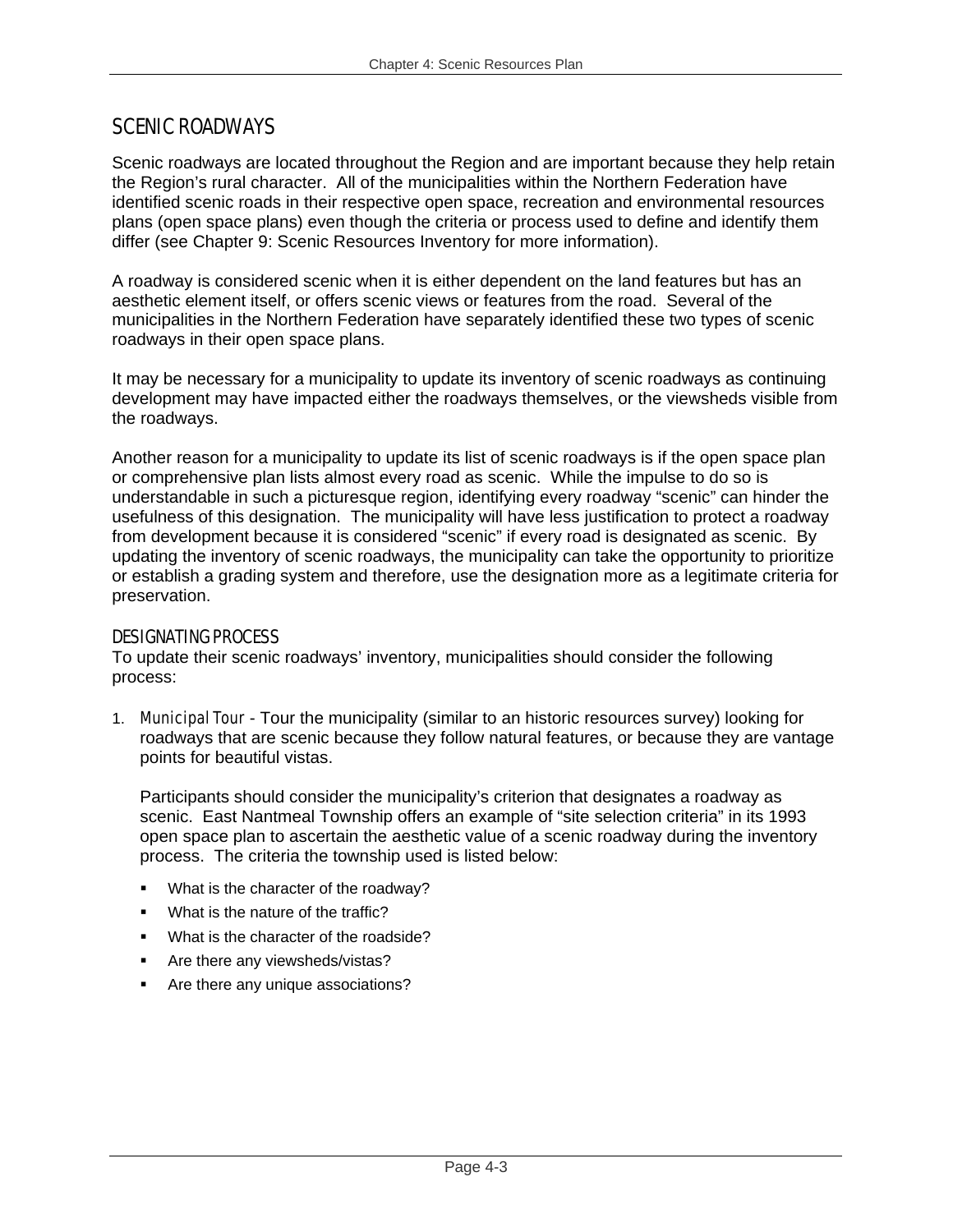West Vincent Township looked for the following attributes when identifying scenic roadways for its 1992 open space plan:

- The road segment is unpaved;
- The road is bordered by mature trees forming a canopy over it;
- **The road is lined with stone walls, at least 100-feet in length;**
- The road passes alongside or over a stream or pond;
- The road affords open views at vista points or across visually significant landscapes; and/or
- The road offers views of historic sites or settings.
- 2. Rank After identifying scenic roadways, rank the overall roadway segment based on the natural features, the viewsheds and the established criterion. (Using a three, five, or ten point scale) This will help the municipality prioritize roadways for preservation.
- 3. Map Development Once the municipality compiles and ranks the data, a scenic roadways and viewsheds map should be developed.

### $\boxtimes$  Recommendations For Scenic Roadway Designation

ACTION 4-2 Update scenic roadways' inventory by touring the municipalities with a list of specific criteria or "site selection criteria." Use a point system to rate the roadways and then map the findings. This may be done at the municipal level for the open space plans or the Northern Federation may decide to work together to inventory scenic roadways. If done on the municipal level, share the findings with surrounding townships, as roadways do not cease at municipal borders and the information may be useful to them.

> Once the roadways have been identified, update municipal ordinances to guide growth and development to areas less likely to impact the roadways rated or ranked as significant or most important.

### Objective(s) addressed by Actions 4-2: 4-A and 4-B.

**ACTION 4-3** Explore the possibility of implementing a scenic overlay zoning district along the township's most significant scenic roads to protect viewsheds along scenic roads. For example, larger setbacks could be required, certain uses should be restricted in the overlay district, and where the open space design option is proposed, the open space should be located in the overlay district.

# Objective(s) addressed by Actions 4-3: 4-B.

# ROADWAY FUNCTIONAL CLASSIFICATION

All nine of the municipalities in the Northern Federation have established functional classification for their roadways. Seven of the nine municipalities (East Coventry, East Nantmeal, East Pikeland, South Coventry, Wallace, Warwick and West Vincent) have linked their functional classifications to scenic roadways in their respective open space or comprehensive plans (see Chapter 9). As discussed in previous chapters, consistent terminology or definitions can help the Northern Federation move forward with planning efforts.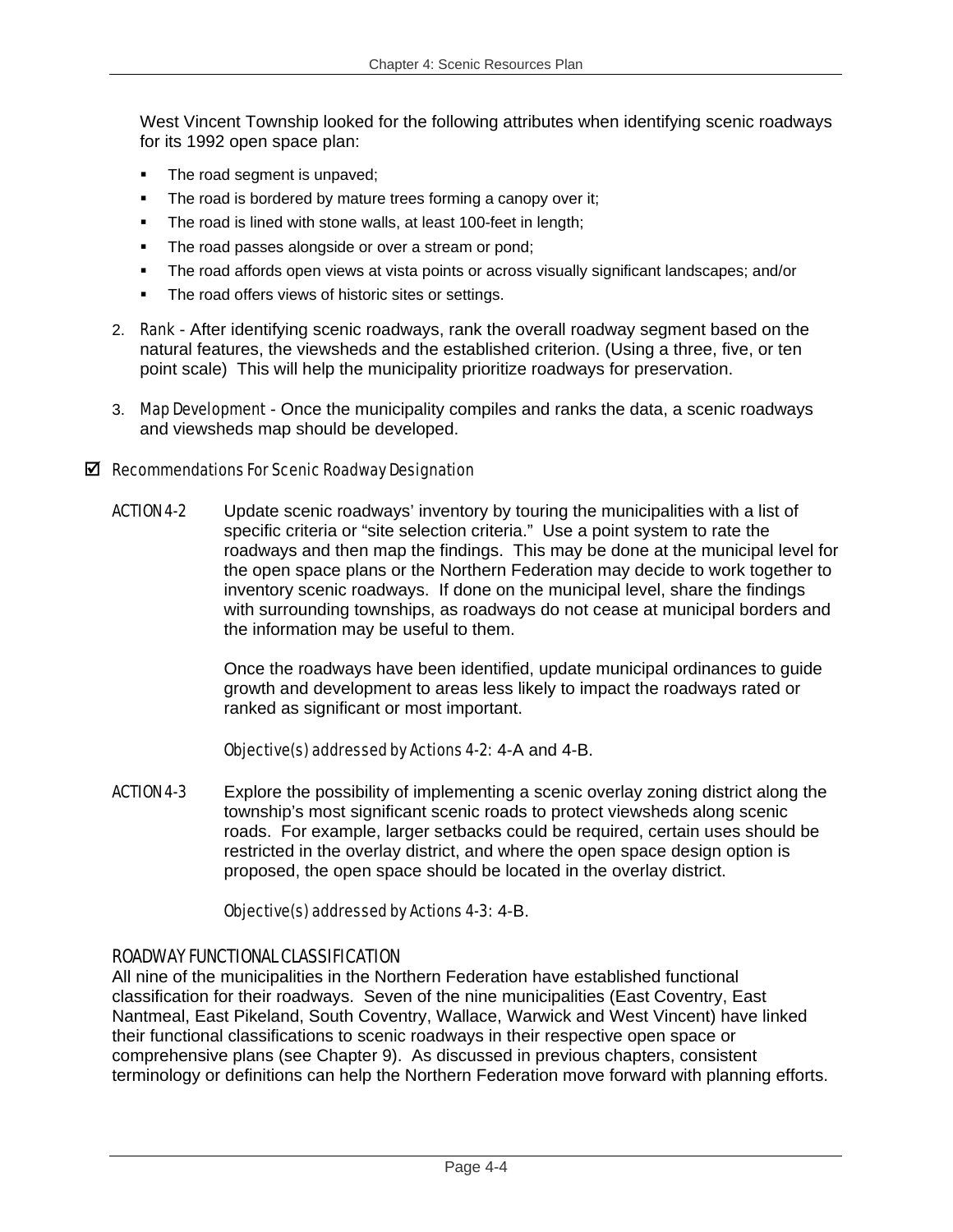Consistent functional classification may help the Northern Federation more easily implement transportation or scenic byway programs, thereby protecting scenic roadways.

Roadway functional classification is an important land use and transportation-planning tool that establishes a hierarchy of roads based on their use relating to mobility and accessibility. The definition of roadway functional classification is an excerpt from the *Road Functional* 



*Classification*, Technical Memorandum #1- 04, An Element of Connecting Landscapes the Transportation Plan for Chester County. Conflict between mobility and accessibility causes roads to "fail" from a congestion and safety standpoint. Mobility refers to the actual ability of the road to move traffic while accessibility refers to the ease of entering or exiting a roadway to or from adjacent properties. To avoid the problem of "failure" it is useful to establish a classification of roads, based on function. It is also important to identify for planning purposes, the preferred design of each class of road so that as opportunities arise,

roads can be improved appropriately. Municipalities can use functional classification in zoning and/or subdivision and land development ordinances and with the official map and ordinance. Determining the functional classification of roadways assists in setting capital improvement and maintenance priorities, as well as design standards in respect to traffic volumes, adjacent land use, design, and the function and intent of roadways.

In June 2003, the Chester County Planning Commission adopted a road functional classification map which uses a hierarchy composed of four basic classes of roads: expressways; arterials; collectors; and local roads. The following is excerpted from the *Road Functional Classification*, Technical Memorandum #1-04, An Element of Connecting Landscapes - the Transportation Plan for Chester County. The foundation of the Chester County functional classification is built around traffic volume, mobility, access, corridor length, relationship to *Landscapes*, basic design, parking, through traffic, vehicle speed, and bicycle and pedestrian access. The map was compiled from several sources: the 1986 Chester County Highway Needs Study, current Penn DOT/DVRPC classification and a composite of the 73 municipal classifications. Roadways are designated as expressways, major arterials, minor arterials, collectors, local, or private roads. A general description of the classifications and the roadways within each category are as follows:

# Expressways

These limited access roadways serve the heaviest traffic volumes and have limited access that allows for higher speeds. Average daily trips range between 15,000 and 100,000. Expressways serve higher average trip lengths focusing on regional and interstate traffic. Expressways facilitate truck transport by providing the optimum conditions for truck traffic.

Expressways in the Region: **State Route 422** is an expressway that runs through North Coventry Township. Route 422 runs east west from the King of Prussia area in Montgomery County to Harrisburg, Dauphin County. **Interstate Route 76** (the PA turnpike) is another expressway in the Region that traverses both East Nantmeal and Wallace Townships. This expressway extends from New Jersey to Ohio.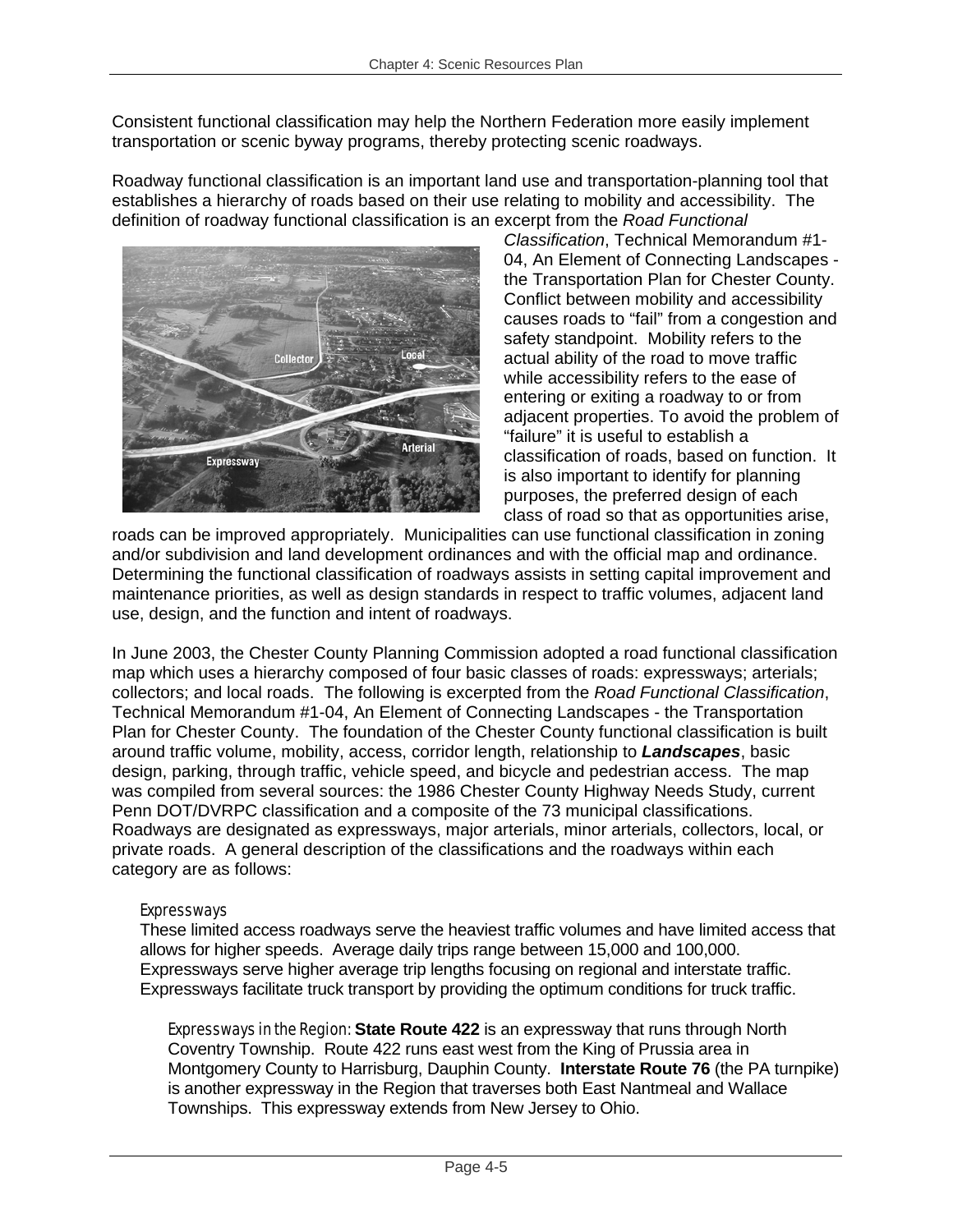### Major Arterials

These roads serve heavy volumes of traffic generally ranging between 10,000 and 60,000 trips per day. They provide a high degree of mobility, but offer more access than expressways. Major arterials link urban centers and usually consist of more than two lanes.

Major Arterials in the Region: **State Route 100** is a major arterial that runs north south through the Region. It runs through North and South Coventry townships, West Vincent, and East Nantmeal townships. In addition, a small portion of **Route 23**, where Routes 724 and 23 merge in East Pikeland, is designated as a major arterial. Route 23 runs east west from Philadelphia to west of Lancaster.

### Minor Arterials

Arterials of this type also emphasize mobility and serve to link urban and rural centers, but their focus is more regional. They provide for traffic ranging from 8,000 to 20,000 trips per day with higher access than major arterials, but still have some access control.

Minor Arterials in the Region: **Route 724** (through East Coventry, East Pikeland, East Vincent and North Coventry townships); **Route 23** (through East Pikeland, East Vincent, South Coventry, and Warwick townships); **Route 113** (through East Pikeland Township); a portion of **Route 401** (through West Vincent Township); and **Hanover Street** In North Coventry are minor arterials.

### Major Collector

A major collector links residential and commercial areas by "collecting" traffic from residential areas and moving it to arterials. This road classification accommodates traffic averaging 4,000 to 10,000 trips per day.

Major Collectors in the Region: A small portion of **Route 724**, (just west of Laurelwood Road in North Coventry Township); the portion of **Route 401** (through East Nantmeal and West Vincent townships); **Kimberton Road** and **Cold Stream Road** (through East Pikeland Township); **Pughtown Road** (through East Vincent, South Coventry and West Vincent townships); **Keim Street** (through North Coventry); **Route 82** and **Little Conestoga Road**, (through Wallace Township).

# Minor Collector

A minor collector connects villages and multiple neighborhoods and is primarily for intramunicipal trips. This road classification accommodates traffic averaging 1,000 to 5,000 trips per day.

Minor collectors in the Region: **Bethel Church, Ellis Woods Road, Sanatoga Road, Cedarville Road, School House Road**, and **Porters Mill Road** in East Coventry Township; **Route 345**, and **Fairview Road** in East Nantmeal Township; **Hares Hill Road**, **Wall Street**, **Mowere Road**, **Merlin Road**, and **Township Line Road** in East Pikeland Township; **Bridge Street**, **Stony Run Road**, **Elliswoods Road**, **New Street**, and **Park Road** in East Vincent Township; **Laurelwood Road**, **Cedarville Road**, **Keim Street**, **Harmonyville Road**, **Temple Road**, **Unionville Road**, and **W. Hoffecker Road** in North Coventry Township; **Harmonyville Road**, **Daisy Point Road**, and **Porters Mill Road** in South Coventry; **Fairview Road**, **Route 282**, **Marshall Road**, **Indiantown Road** and **Springton Road** in Wallace Township; **Pine Swamp Road**, **Harmonyville Road**, and **St. Peter's Road** in Warwick; and **Saint Matthews Road** in West Vincent.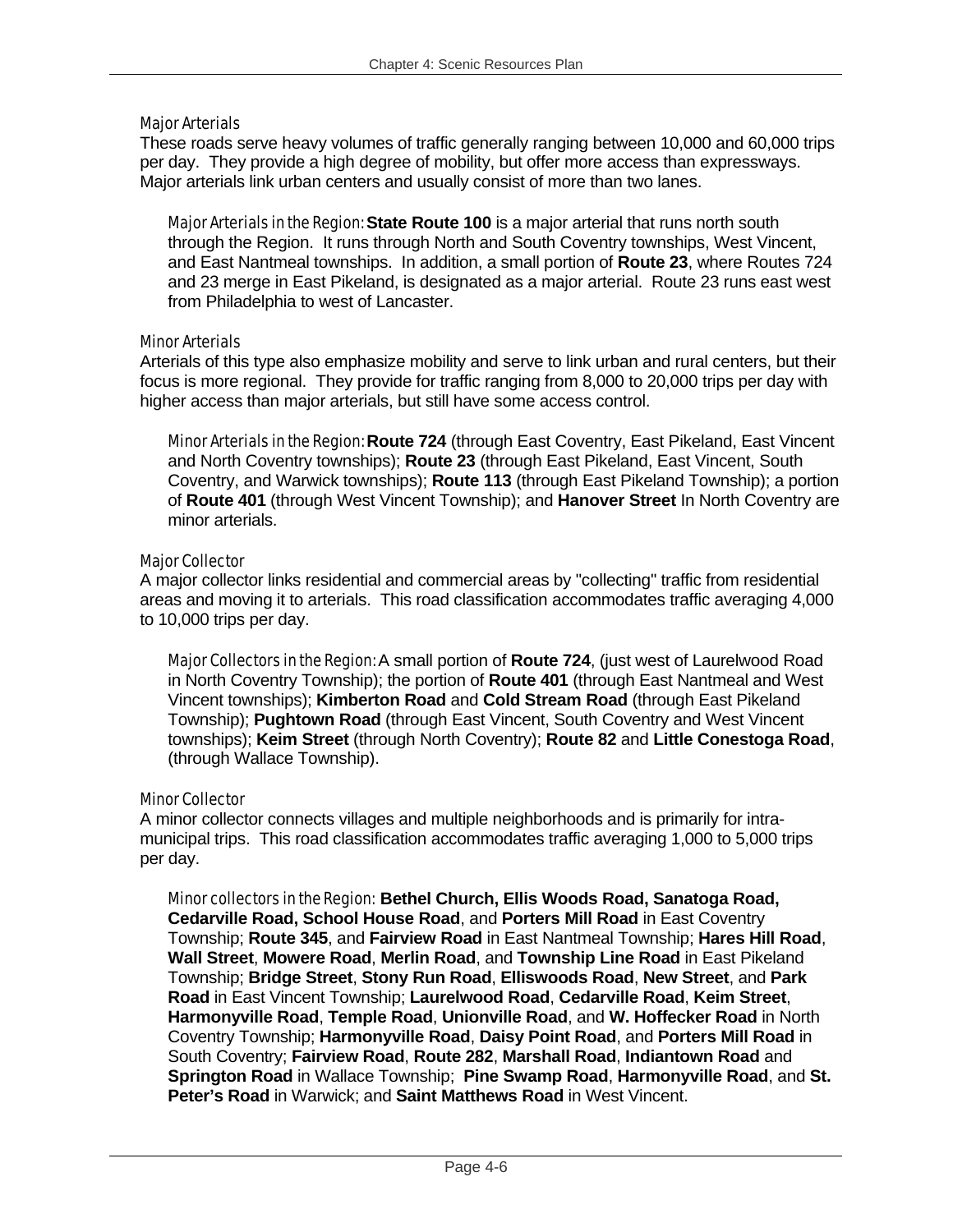### Local

Local roads focus on access and often help to define the township's unique character. Neighborhood and subdivision roads and roads that serve farms and estates are designated local roads; they provide direct access from residences. They are intended for very short distance travel and usually do not carry through trips. This road classification accommodates less than 1,500 trips per day. A majority of the roads and lanes within the Region fall under this category. All roads not otherwise noted are local roads.

During the study period, Chester County Planning Commission contacted all 73 municipalities by letter for input into this process. Both East Pikeland Township and North Coventry Township responded to the inquiry, however, neither fully accepted the County's functional classification. The other municipalities in the Region did not return comment. The Region may want to revisit this issue to help transportation and scenic roadway planning by adopting consistent terms, either based on the County's designations or developed from the municipal plans of Northern Federation members.

In addition to examining functional classification, the Northern Federation may benefit from undertaking a regional transportation plan (comprehensive plan element). This work program may help with assessing other tools to protect scenic roads as well as function and mobility issues.

### $\boxtimes$  Recommendations For Roadway Functional Classification

ACTION 4-4 Consider adopting the Chester County roadway functional classification (2003), or at a minimum the Northern Federation could establish a regional roadway functional classification based upon municipal plans. This will enable municipalities in the Region to establish a consistent regional roadway classification to better protect scenic resources. Once adopted, update the municipal ordinances as needed to reflect the changes. Ensure that related design standards in each subdivision ordinance, such as right-of-way and street widths, grades, access and street alignments, are appropriate for their designated functional classification.

### Objective(s) addressed by Actions 4-4: 4-A, 4-B, and 4-C.

ACTION 4-5 Consider undertaking a regional transportation comprehensive plan element to determine and prioritize, among other things, ways to protect scenic roadways.

### Objective(s) addressed by Actions 4-5: 4-A, 4-B.

### See ACTION 1-5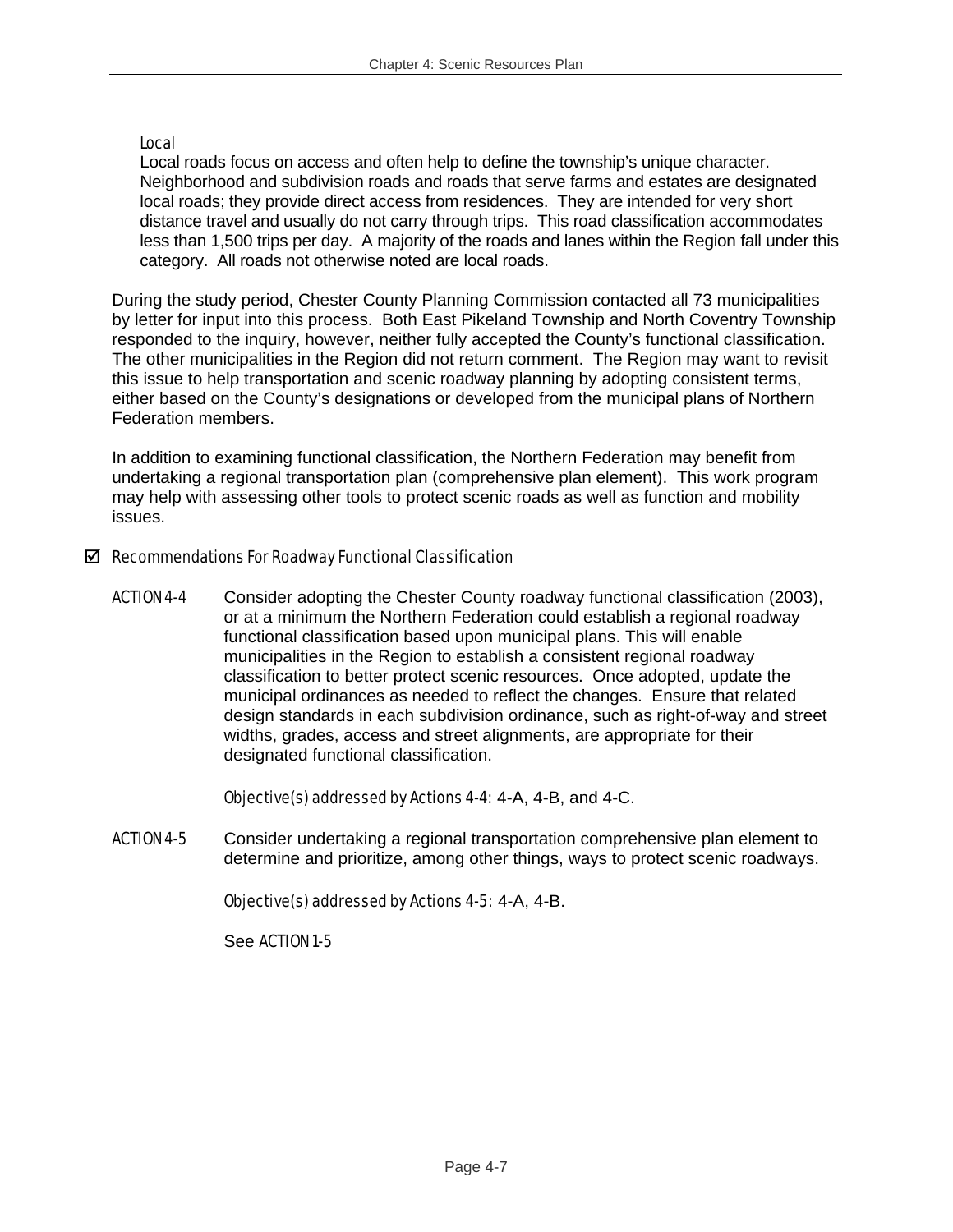### SCENIC ROADWAY PROGRAMS

There are several programs available to the Northern Federation to help maintain the scenic quality and character along the many roadways.

### Adopt-A-Highway Program

PennDOT's Adopt-A-Highway Program can help the Region retain scenic quality. The program is set up to reduce litter and the overall cost of litter removal in Pennsylvania. Civic or volunteer groups sign a two-year program participation request with PennDOT to adopt a two-mile portion of state highway and promise to pick-up litter at least four times a year. PennDOT will provide complete safety training for volunteers as well as orange safety vests and highway warning signs to be used during litter pick-ups. The Department also provides trash bags and will pickup the bagged litter from the roadside. Volunteers must be at least eight years old, and adults must accompany participants under the age of 18. In return, PennDOT will post a sign along the highway giving the group credit for their efforts. According to PennDOT, more miles have been adopted through Pennsylvania's Adopt-A-Highway Program than any other state in the nation. For more information, go to PennDOT's website http://www.dot.state.pa.us/.

### The Great Pennsylvania Cleanup Program

As part of the Keep Pennsylvania Beautiful initiative, the state has devised the Great Pennsylvania Cleanup Program. This program is a statewide community cleanup program to rid the highways, neighborhoods, trails, parks and open spaces of litter. The program asks communities to organize and conduct local cleanups - recruit volunteers, promote the event, and report the results for inclusion in statewide and national cleanup totals. For more information, go to http://www.depesf.state.pa.us/greatpacleanup/site/default.asp.

### $\boxtimes$  Recommendations For Scenic Roadway Programs

ACTION 4-6 Organize volunteers to participate in PennDOT's Adopt a Highway Program and the Great Pennsylvania Cleanup Program.

### Objective(s) addressed by Actions 4-6: 4-A, 4-B.

### PennDOT's Turn-back Program

PennDOT offers an opportunity for municipalities to take more control over local roadways, which can help protect their scenic character. The PennDOT turn-back program allows for more local control of roads, although the municipality becomes financially responsible for their maintenance and repair. For example maintenance, road improvements, and snow plowing often occur in a timelier manner when undertaken at the municipal level. The turnback program provides a one-time flat fee per mile to the municipality. The municipality will also receive annual liquid fuels funds for that road. The turn-back of state roads should only be considered if the roads are brought to a condition acceptable to the municipality.

**ACTION 4-7** Consider "turning back" select scenic roads from state to municipal ownership for more local control and preservation. Coordinate efforts with the Northern Federation.

# Objective(s) addressed by Actions 4-7: 4-B.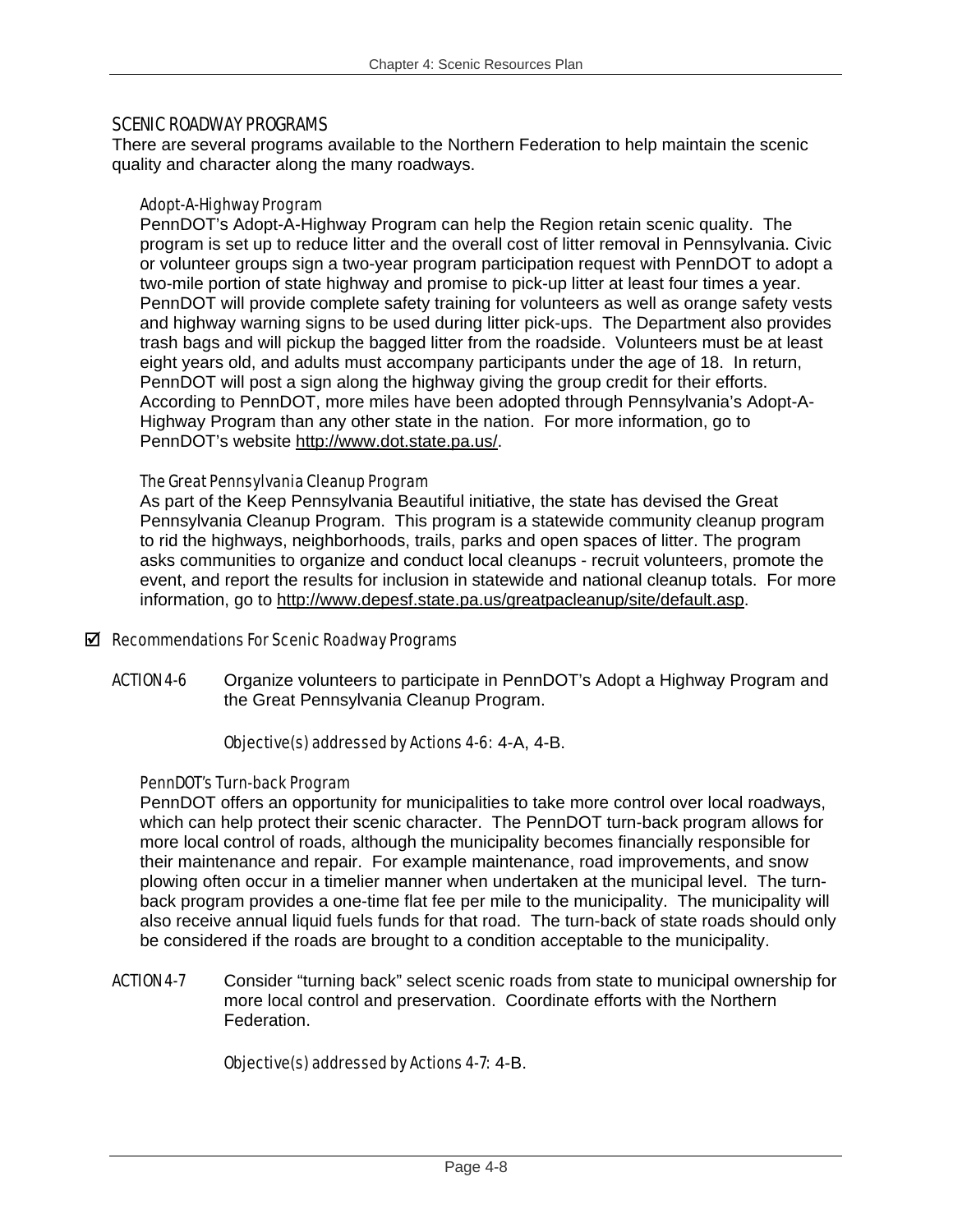### Scenic Byway Designation

The PA Byway Program administered by PennDOT and an offspring of the National Scenic Byways Program, $3$  is designed to enhance and improve the visual impact, and maintian the natural resources and intrinsic qualities of designated roads. In addition, the program helps educate about Commonwealth history and culture and provides enhanced opportunities for funding in related programs. Any governmental entity can nominate a federal, state, or local road, or portion thereof, to PennDOT for consideration to the program. If the road is not a state maintained highway, a municipal or federal agency owner must first designate the route. Concurrence from PennDOT will designate the route a PA Byway. The Program encompasses several "Intrinsic Qualities:" Archaeological, Cultural, Historic, Natural, Recreational and Scenic. Therefore, the Byway Progam may apply to roadways or segments that include the resoucres that the Northern Federation is including in the umbrella term of 'scenic'. For more information on the PA Byway Program go to http://www.dot.state.pa.us.

**ACTION 4-8** Investigate the Pennsylvania Byway Program to determine if there are eligible roadways within the Region. If so, nominate the roadway, or portion thereof, to PennDOT for consideration to the program.

### Objective(s) addressed by Actions 4-8: 4-C.

# SCENIC VIEWSHEDS

A scenic viewshed, vista, or panorama is the broadest category of scenic resource because it encompasses essentially all of the other resources. A viewshed is scenic because it includes a beautiful, picturesque farmstead, woodland, or ridgeline (or all of them) within the sight distance. See Figure 4-1 for typical elements of a scenic viewshed and see Chapter 9: Scenic Resources Inventory for a list of the viewsheds listed in the respective open space plans and comprehensive plans. It is also a very sensitive resource and any development; especially that which is insensitive to design, the destruction of woodlands and other vegetation (clear-cutting), and inappropriate buffering/screening will interfere with viewsheds. Because the Region cannot preserve all scenic viewsheds or panoramas, it is important to preserve the most significant ones to retain the rural character.

For the municipalities that have not identified or updated their scenic viewsheds' inventory, it may be helpful to follow the procedure listed above under Scenic Roadways. Ask people to tour the municipality looking for scenic viewsheds, rank them based on established criterion, and then map the findings.

<sup>1</sup>  $3$  Part of the U.S. Department of Transportation, Federal Highway Administration. The program is a grass-roots collaborative effort established to help recognize, preserve and enhance selected roads throughout the United States. Since 1992, the National Scenic Byways Program has provided funding for almost 1500 state and nationally designated byway projects in 48 states. The U.S. Secretary of Transportation recognizes certain roads as All-American Roads or National Scenic Byways based on one or more archeological, cultural, historic, natural, recreational and scenic qualities. For more information on the federal scenic byways program, visit www.byways.org.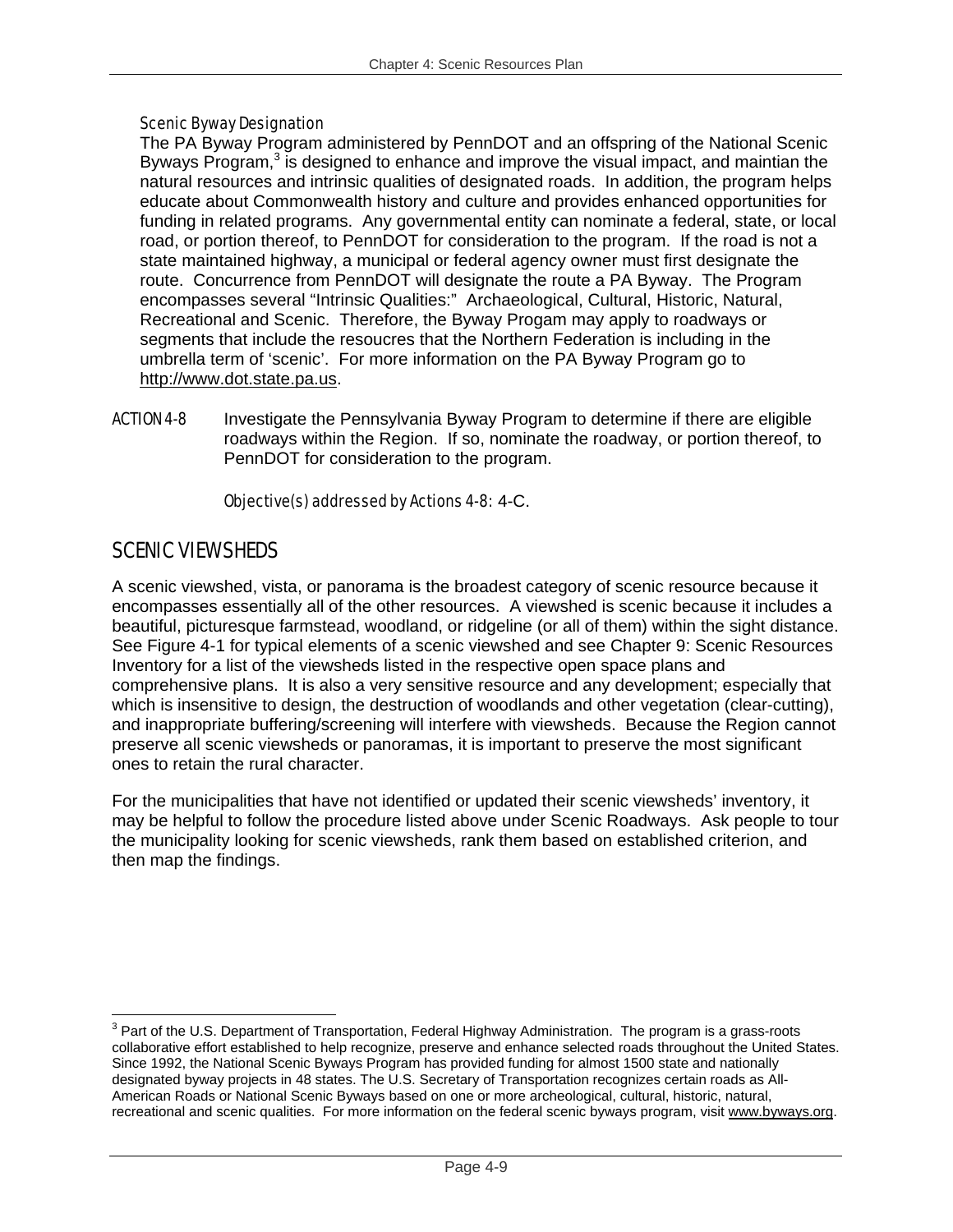

**Figure 4-1 Typical Elements of a Scenic Viewshed** 

# $\boxtimes$  Recommendations For Scenic Viewsheds

**ACTION 4-9** Inventory (or update) scenic vistas or viewsheds, either from roadways or from trails, with a list of specific criteria or "site selection criteria." A good example may be seen in Chapter 9: Scenic Resources Inventory, based on East Nantmeal's 1993 open space plan. Use a point system to rate the views, and then map the findings. This may be done at the municipal level for the open space plans or on a regional basis. If done on the municipal level, share the findings with surrounding townships, as roadways do not cease at municipal borders and the information may be useful to them.

> Once the viewsheds have been identified, update municipal ordinances to guide development to areas less likely to impact the vistas rated or ranked as significant or most important.

See ACTION 4-2

Objective(s) addressed by Actions 4-9: 4-A and 4-B.

# SCENIC LANDFORMS

Landform resources include but are not limited to: hills, valleys, ridgelines, and ravines. These natural landforms serve as the backdrop or foreground for some other resources such as woodlands, farmsteads and other historic structures. East Pikeland, East Vincent, North Coventry, South Coventry, Wallace, Warwick, and West Vincent all acknowledge the importance of landforms in either their respective comprehensive plans or in their open space, recreation and environmental resources plans. Among the listed resources are: rolling hills, open fields, ridgelines, and valleys. (see Chapter 9: Scenic Resources Inventory for a list of the scenic landforms listed in the respective open space and comprehensive plans). One example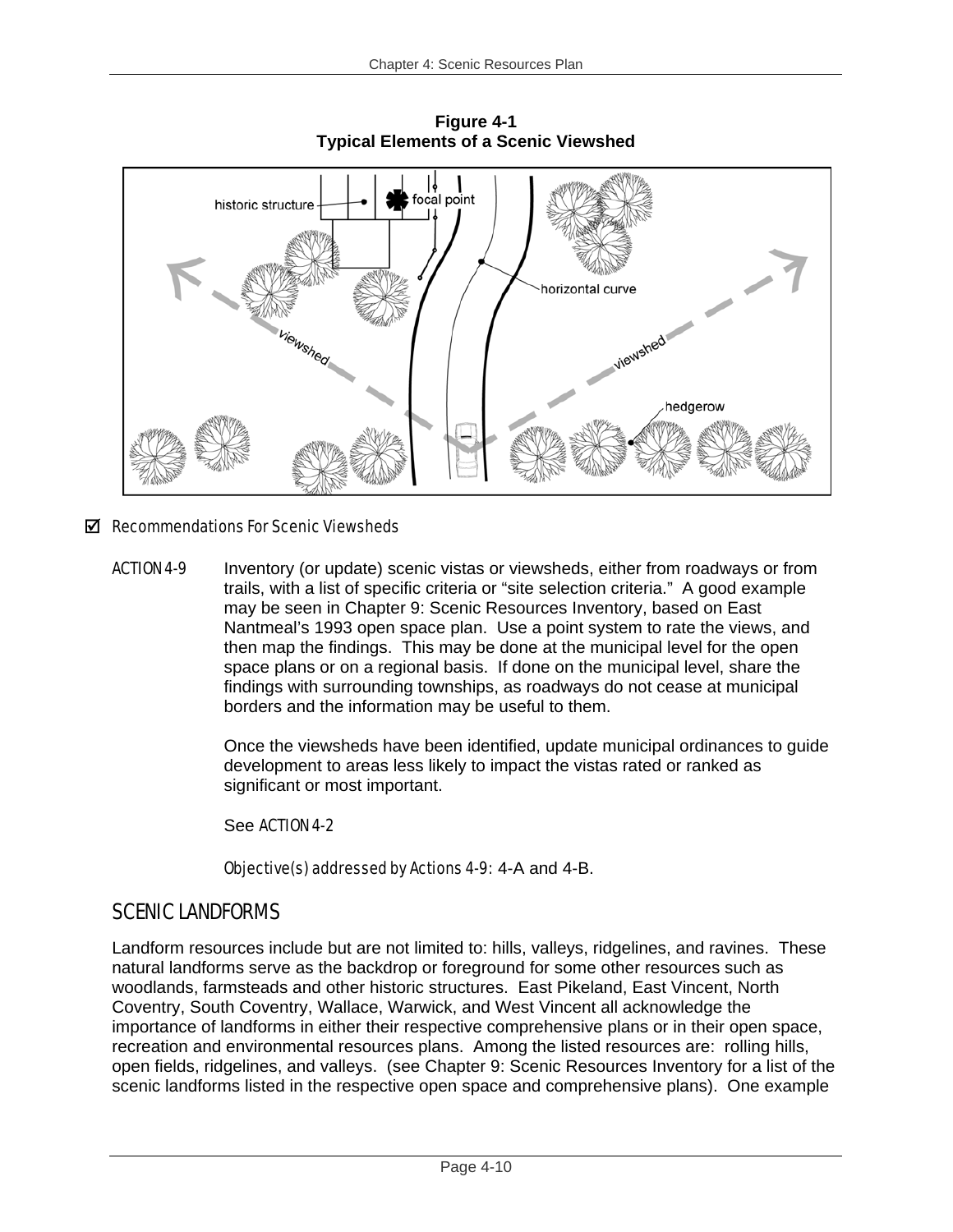of a landform with regional significance is the gorge seen from Route 100 near Flowing Springs Road because of its scenic beauty and the location along a major roadway.

# $\boxtimes$  Recommendation For Scenic Landforms

ACTION 4-10 Identify landforms of regional significance and guide development away from such resources by updating municipal ordinances.

Objective(s) addressed by Actions 4-10: 4-A and 4-B.

# SCENIC NATURAL FEATURES



Every municipality in the Northern Federation considers the protection of natural resources very important and as a result, each municipality has identified and mapped natural resources in their respective comprehensive plans and open space plans. These natural resources are important because they provide: 1) scenic character of the Region, 2) areas for recreation and 3) critical habitat for associated ecosystems. Several such resources in the Region are the French Creek (pictured to the left) designated a Pennsylvania Wild and Scenic River, the Great Marsh, and other water features (Stream valleys and water falls);

wooded areas; trails and hedgerows and unique trees. For a detailed discussion of the Region's natural resources see Chapter 2: Natural Resources Plan, and Chapter 7: Natural Resources Inventory.

# SCENIC RIVER OVERLAY DISTRICT

One method the Northern Federation could use to help preserve the viewsheds along the French Creek corridor and Schuylkill River is to create a scenic river overlay district. As the French Creek and the Schuylkill River have been designated as Pennsylvania Scenic Rivers, they qualify for overlay protection.

A scenic river overlay district is an area adjacent to a scenic river with specific regulations on land use. Establishing a scenic river overlay district is one way the Northern Federation can encourage development that preserves the scenic attributes of riparian areas along the French Creek and the Schuylkill River. The width of the corridor usually varies according to topographic relief and must be specified in the ordinance. Scenic river overlay districts can manage development by providing incentives for appropriate development location and design in conjunction with provisions to discourage inappropriate development location. See the *Community Planning Handbook*, *A Toolbox for Managing Change in Chester County*, (Tool #25, Volume I, 1997) for additional information.

# THE PENNSYLVANIA HERITAGE PARKS PROGRAM

The Department of Conservation and Natural Resources (DCNR) Bureau of Recreation and Conservation sponsors the Pennsylvania Heritage Parks Program. The program was created to identify, protect, and enhance the cultural, historic, recreational, natural and scenic resources of large geographic regions or corridors that span more then two counties that have state or national significance. The purpose of the program is to help strengthen regional economies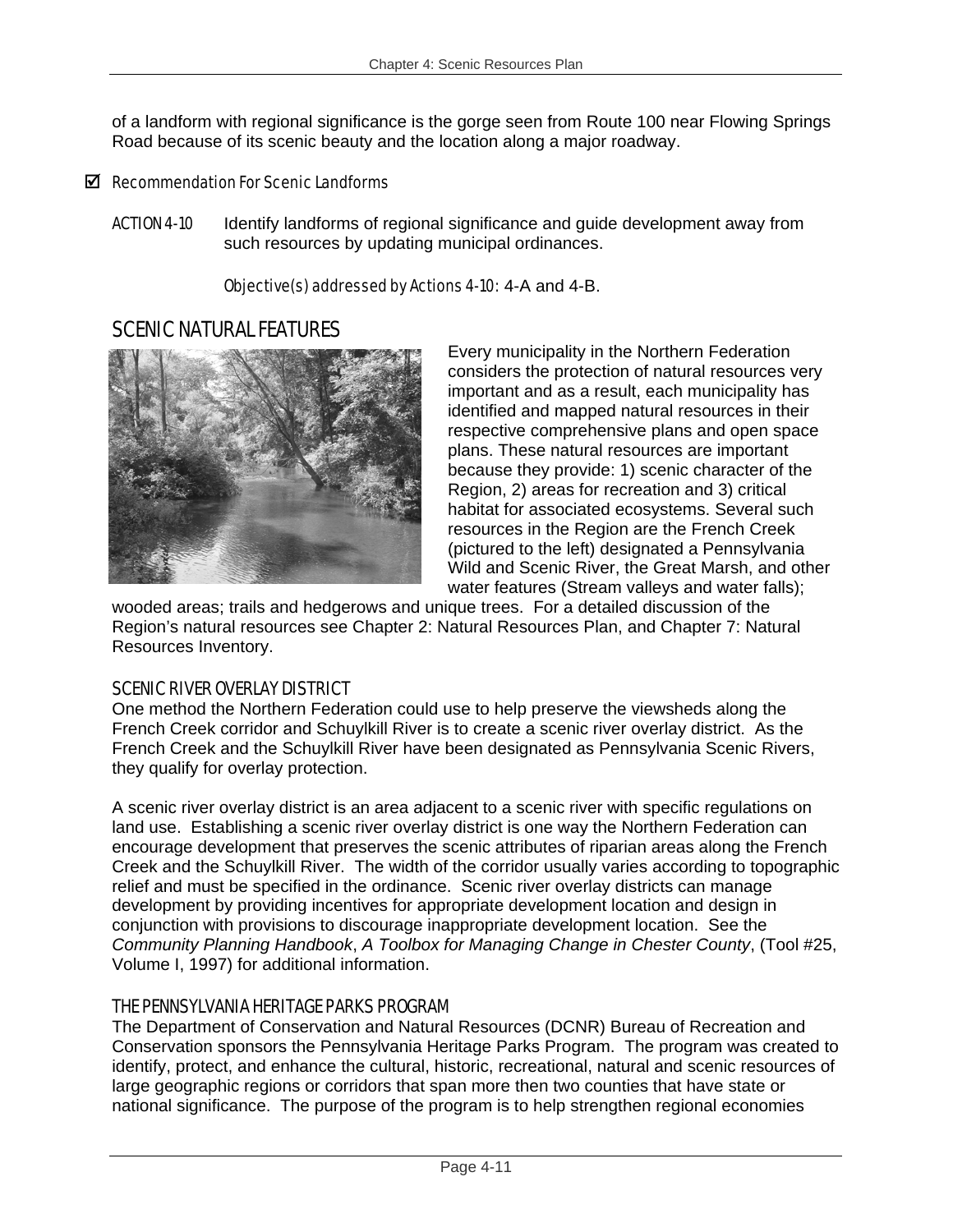through increased tourism, creation of new jobs and stimulation of public and private partnerships for new investment opportunities. The Schuylkill River Corridor runs from Schuylkill County into Berks, Chester, and Montgomery Counties and into Philadelphia.

DCNR designated the Schuylkill River Heritage Corridor as a State Heritage Park in 1995. The Schuylkill Corridor was designated as a National Heritage Area in 2000 (for more information go to National Park Service's website: http://www.cr.nps.gov/heritageareas/FAQ/INDEX.HTM). The Schuylkill Heritage Corridor encompasses most of or all of: Warwick, North Coventry, South Coventry, East Coventry, East Vincent, East Pikeland and West Vincent townships. For more information go to DCNR's website: http://www.dcnr.state.pa.us/brc/heritageparks/.

### $\boxtimes$  Recommendation For Scenic Natural Features

**ACTION 4-11** Investigate implementing a scenic river overlay district along the French Creek and its tributaries and the Schuylkill River and its tributaries. See Chapter 2: Natural Resources Protection Plan for specific recommendations on natural features.

### Objective(s) addressed by Actions 4-11: 4-B.

# SCENIC MAN-MADE RESOURCES

Not all scenic resources are created by nature. Man-made features in context with the rural character of the Region, such as fences and walls, split rail and stone respectively, bridges, farmsteads and other historic structures, and villages offer additional scenic value to the Region. When repairing such structures, care should be taken to preserve the integrity and character. Although some of these resources may be difficult to protect, there are many available programs for historic resource protection. For a detailed discussion on historic resources and preservation efforts, see Chapter 3: Historic Resources Plan and Chapter 8: Historic Resources Inventory.

# $\boxtimes$  Recommendation For Scenic Man-made Resources

**ACTION 4-12** Adopt ordinance language to encourage property owners to preserve such scenic resources as historic structures, bridges, stone walls, and fences and to keep them in good repair.

### Objective(s) addressed by Actions 4-12: 4-B.

**ACTION 4-13** Investigate historic preservation options, such as historic overlay districts. See Chapter 3: Historic Resources Plan, for specific recommendations on historic preservation.

Objective(s) addressed by Actions 4-13: 4-B.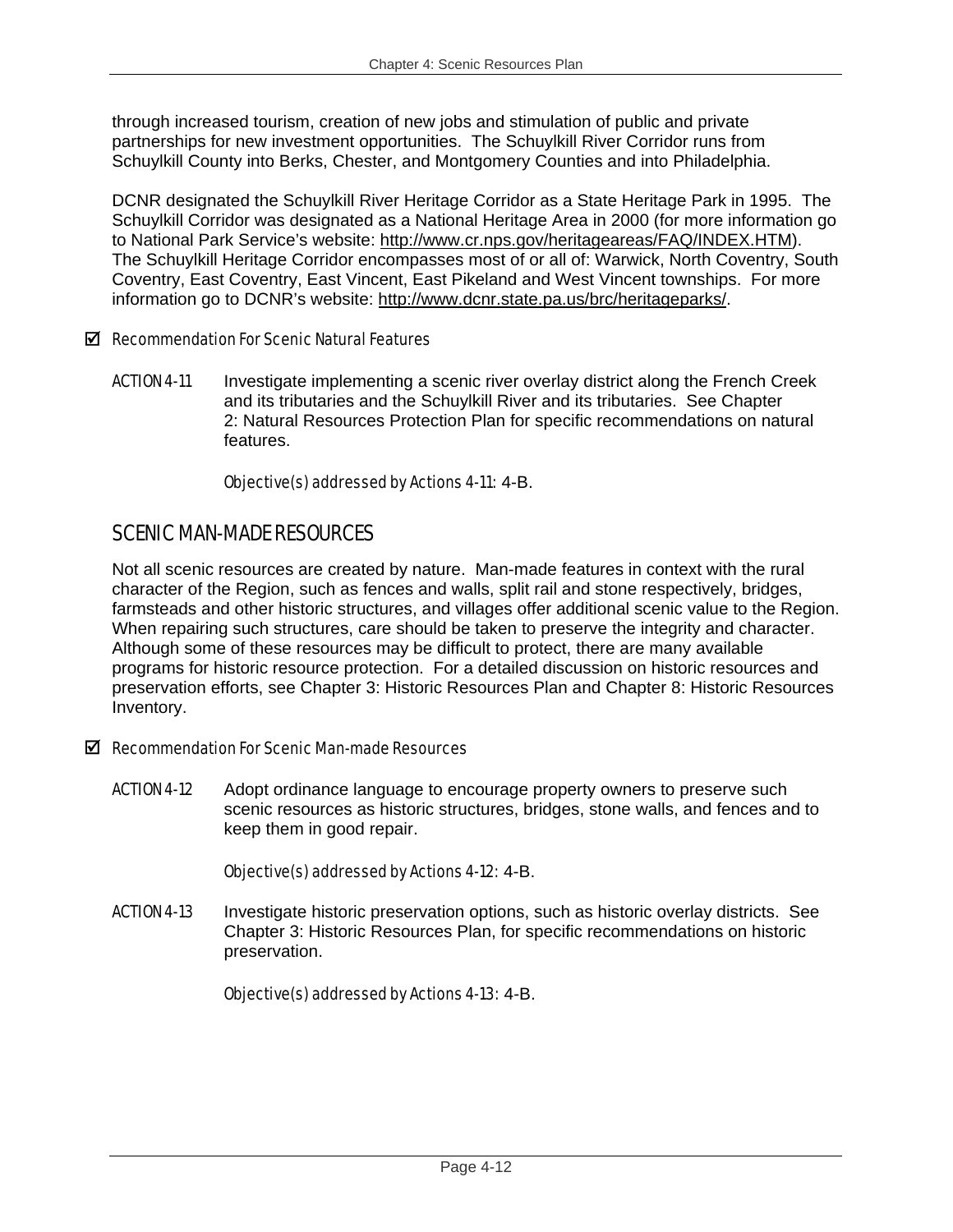# DARK SKIES

Dark skies is another scenic resource. Since the beginning of time, man has looked to the heavens for inspiration and enjoyed the breath-taking beauty of the star-filled night sky. Today, to enjoy that same awe-inspiring sight, one must be somewhere where light pollution has not yet invaded. This is a problem in northern Chester County as the stars are quickly disappearing from the night sky. Light pollution from as far away as King of Prussia and from more local commercial centers such as Exton and Reading, is turning the dark night into a halo of brightness that is of sufficient magnitude to outshine all but the brightest stars. The Milky Way has essentially disappeared and many of the stars in the major constellations can no longer be seen.

Sky brightness occurs naturally from light emitted by stellar bodies and from light reflected from planets and the moon. The sky glow of concern here is manmade and comes from stray outdoor lighting. The source of light may be direct radiation from lighting fixtures or bare lamps or reflected radiation from such surfaces as pavement, building facades and vehicles. It is most visible during periods of elevated air pollution and periods of high humidity, as the light is reflected off of particulate matter.

There are many reasons why we have so much sky glow. Among the main contributors is excessive lighting, lighting where it is not needed or wanted, lighting from fixtures that don't focus the light on the task, and lighting that is left on long after it is needed. Excessive lighting often stems from businesses attempting to draw customers into their brightly lighted establishments to spend money. Many automotive fuel-dispensing facilities use that principle. Considering the fact that at the time of full moon when the average illuminance ranges between 0.01 and 0.02 footcandles, under which one can read newspaper headlines, there seems to be scant reason for providing 2000 times that amount of light under a filling station canopy to facilitate inserting the pump nozzle into the hole in the vehicle's fender. Excessive lighting is often defended in the name of "security." Some people equate more light to better security. They have floodlights on all corners of the house and light their property all night to prison compound proportions. Crime statistics would tend to indicate that such a sense of security is a false one, particularly since most crimes occur during the day rather than at night.

We can see countless examples of lighting fixtures indiscriminately throwing light into the night sky, with billboard lighting serving as the most graphic. Setting aside the visual blight of massive roadside billboards, the fixtures, which are typically aimed up, are not only lighting the message but also pumping light pollution directly into the night sky. Other examples are the quaint little downtown street lanterns that are intended to evoke a look of the gaslight era. But, instead of containing gas mantles, today's fixtures contain light sources that are 25 to 50 times more powerful than a gas mantle. Their glare is intolerable and their contribution to sky glow is significant and unnecessary. They contribute to sky glow because they emit their light energy in all directions, not just on the pavement, where it is needed. The same holds true for the ubiquitous "barn light" fixtures that homeowners install on their houses and garages in the name of good lighting. Selecting fixtures that put the light where it is needed, when it is needed and in the right quantity are the keys to responsible lighting.

This obliteration of the stars, sometimes thought to be the concern only of astronomers, requires the attention of anyone concerned with preserving the environment and our natural heritage. Each wasted photon of light was created by a power plant that produced its own form of air pollution in the process of burning coal or oil. There is ample evidence from ongoing research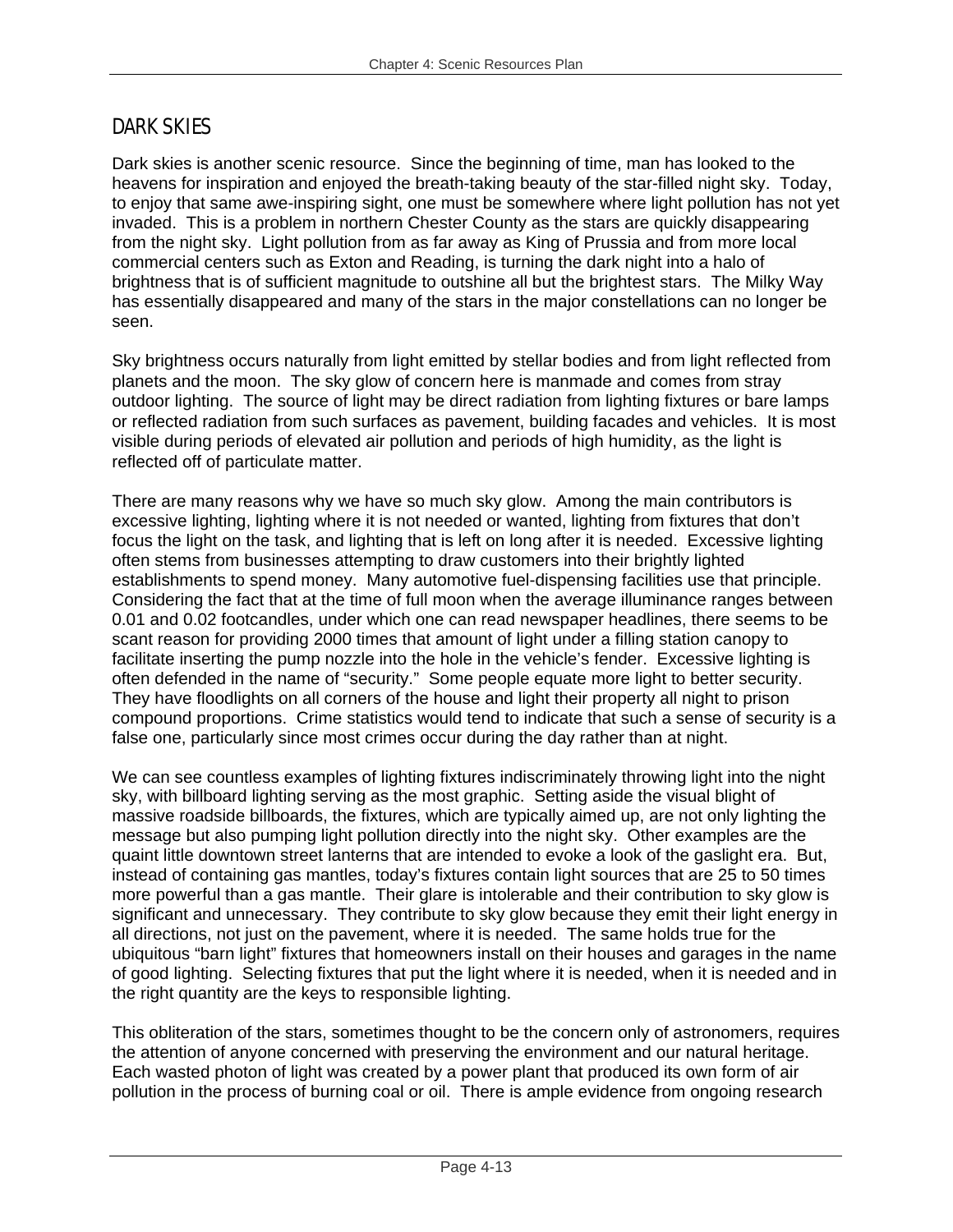that excessive and all-night lighting has an adverse effect on plant health and animal circadian<sup>4</sup> rhythms. Further, excessive glare causes the needless slaughter of countless numbers of migrating birds annually.

And finally, there is the issue of the nuisances and sometimes the hazards to humans produced by excessive glare. People who live next to unthinking neighbors who have unshielded "barn lights" or floodlights on the side of their house, that remain on all night, have experienced the nuisance of having their yards flooded with light and their bedrooms lighted up throughout the night. Most of us have experienced being temporarily blinded by a bright light source along the side of the road and in our field of view as we are driving. It becomes clear that the problem is more far-reaching in northern Chester County than just dark skies.

It is not easy to put one's finger on all of the sources of sky glow in our region because, as is the case with other forms of pollution, there are point sources and non-point sources. Unquestionably, the parking lot lights of shopping centers, automobile dealerships and athleticfield lighting, are point source contributors. But, the non-point-source polluters, e.g., street lighting, residential post lights and floodlights, and all other improperly applied, excessively lamped or misaimed outdoor light source, contributes incrementally to sky glow.

Reversing the current trend of the-more-light-the-better has to start with public education and municipal legislation. The general public needs to be informed that wasting light and creating glare comes with a price. That price is wasted energy, the pollution created by generating that energy, visual annoyance, driving hazards, negative impacts on plants and animals and the destruction of an incredible natural resource, the night sky.

Municipalities can help preserve the scenic view of the night sky by establishing ordinance language that prevents glare and light pollution by requiring the use of reasonable lighting levels, luminaries that do not emit glare and light above the horizontal and automatic extinguishing of lighting when it is not needed.

# $\boxtimes$  Recommendations For Continued Dark Skies

ACTION 4-14 Educate residents on the importance of dark skies protection through municipal newsletters and websites.

> Adopt ordinance language to diminish the impact of lighting, and promote dark skies. Municipalities can help preserve the scenic view of the night sky by establishing ordinance language that prevents glare and light pollution by requiring the use of reasonable lighting levels, luminaries that do not emit glare and light above the horizontal and automatic extinguishing of lighting when it is not needed.

# See ACTION 1-3

Objective(s) addressed by Actions 4-14: 4-B and 4-D.

1

<sup>4</sup> Occurring or recurring about once per day.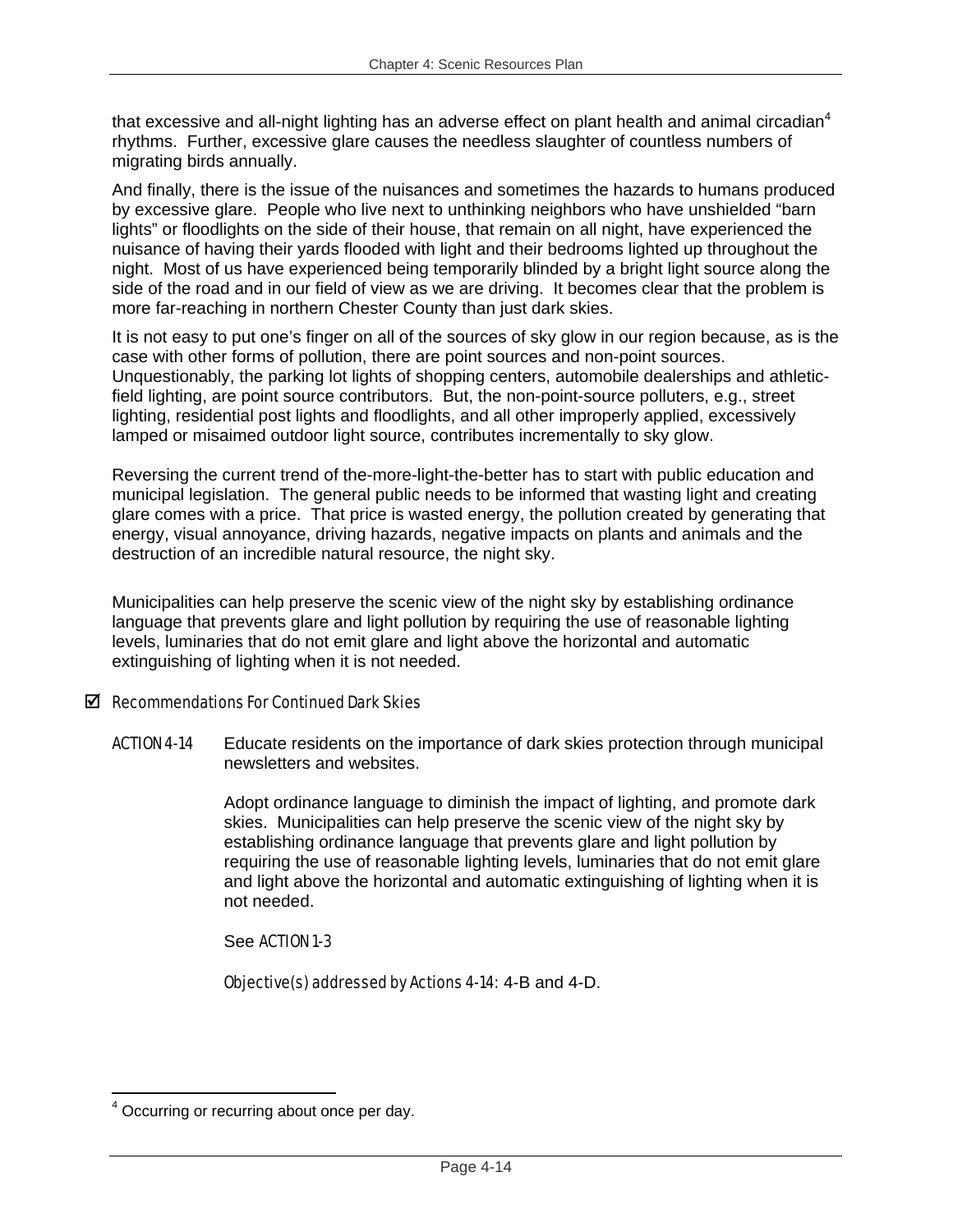# **Require the following Minimum Standards for a Dark-Sky Friendly Lighting Ordinance:<sup>5</sup>**

- 1. Adopt glare restrictions.
- 2. Adopt light-trespass limits.
- 3. Adopt illuminance levels.
- 4. Require cutoff, full cutoff or fully shielded fixtures for illuminating horizontal surfaces.
- 5. Require municipal approval of lighting for vertical surfaces based on suitable control of light pollution and glare.
- 6. Require that signs and billboards be lighted from fixtures mounted above rather than below.
- 7. Adopt curfew provisions.
- 8. Adopt limits for safety/security all-night lighting.
- 9. Adopt fixture mounting height limits.
- 10. Require protection of poles from collision with vehicles.
- 11. Adopt minimum lighting information submission requirements.
- 12. Include provision for dealing with non-conforming lighting (zoning).
- 13. Adopt residential (low wattage) lighting restrictions.
- 14. Address both land development and zoning lighting issues.

# REGIONAL IMPACTS TO SCENIC QUALTITY

Amidst the beauty of the Region, there are interrupters that detract from the scenic nature and interfere with scenic viewsheds. Beyond development, things such as the Limerick Power Plant, billboards, cell towers, and poor design of parking and stormwater management facilities.

# LIMERICK NUCLEAR ELECTRIC GENERATING STATION



Limerick Generating Station is a two-unit nuclear generation facility located in Limerick Township, Montgomery County, PA. Two 507 feet tall naturaldraft hyperbolic cooling towers help cool the plant. The cooling towers, however, have a scenic impact on the entire Region as the towers and vapor plume can be seen for miles. In addition, the towers are visible from many vistas in the Region and beyond, particularly in East Vincent and South Coventry townships.

# $\boxtimes$  Recommendation For the Limerick Generating Station

**ACTION 4-15** Ensure that natural resources that provide screening that reduces the visual impact within the Limerick viewshed, such as woodlands, are preserved and protected in accordance with Chapter 2: Natural Resources Plan.

# Objective(s) addressed by Actions 4-15: 4-A and 4-B.

 5 Mr. Stan Stubbe, of North Coventry Township provided the list of minimum standards. These standards are based on ANSI-ASHRAE-IESNA 90.1 standards (2001).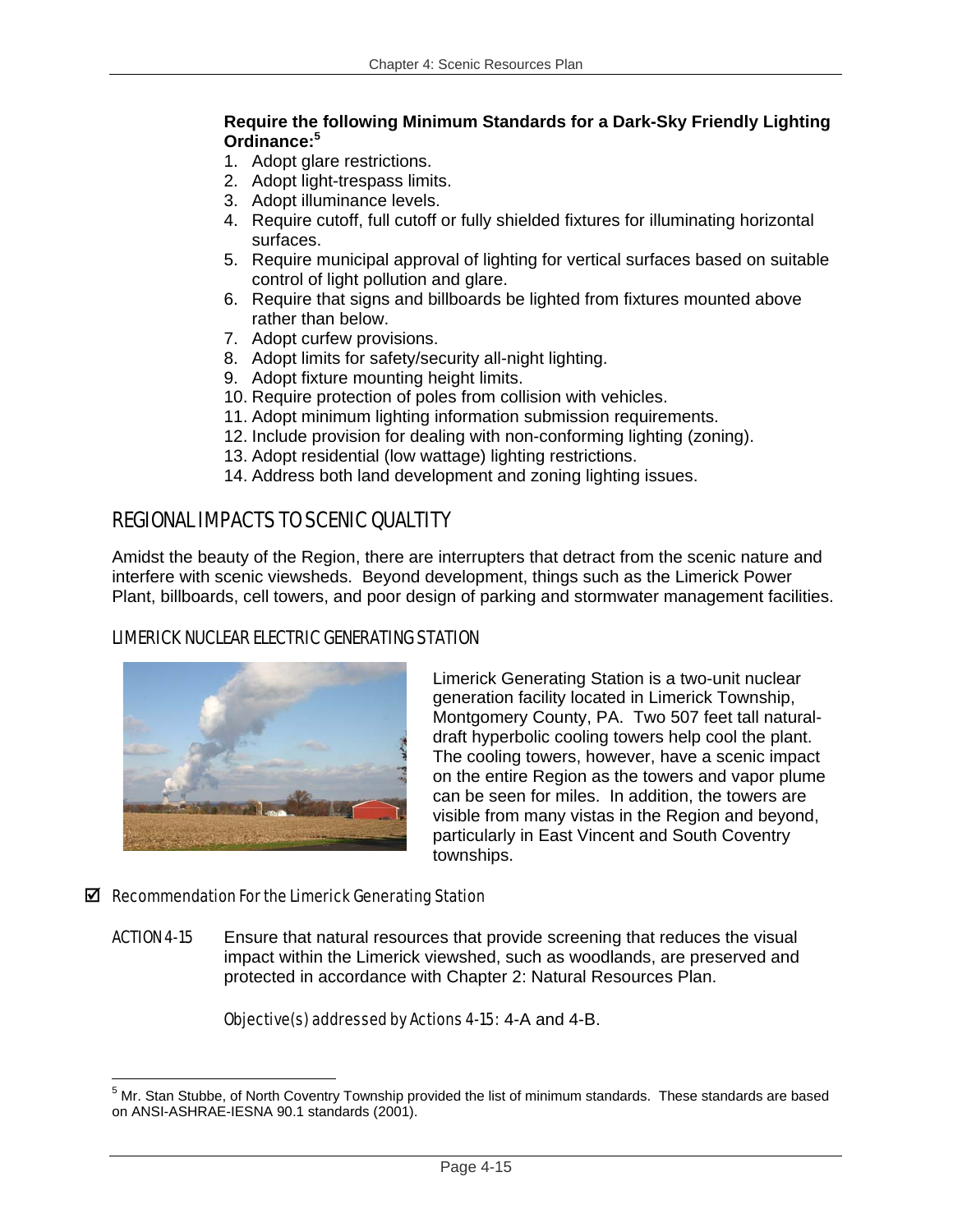### OUTDOOR ADVERTISING AND SIGNAGE

Driving along the Pennsylvania Turnpike and Routes 100, 724, and 23 billboards and other outdoor advertising detract from the scenic beauty and hinder scenic viewsheds. While billboards offer an opportunity for merchants to advertise, the scenic cost can be high when there are too many signs too close together, when they block a scenic viewshed, or when they are allowed on inappropriate roadways. Billboards can make travelers feel like the road is a higher functional classification then it might actually be because the billboards are reminescent of the PA Turnpike or other major interstates. Therefore it is important to consider how the Northern Federation may limit the use and therefore, impact of billboards and other outdoor advertising.

The Municipalities Planning Code (MPC) enables municipalities to regulate signage. It is important to develop or strengthen outdoor advertising (signage) regulations as a part of a municipal zoning ordinance to help prevent the inappropriate and overuse of such signs.

In particular, billboard regulations can help preserve scenic views along roadways. PennDOT will not issue a permit for a billboard until the municipality grants a permit first. Therefore, municipalities with regulatory language in place will be able to allocate where billboards are most appropriate and where they would have the least scenic interference. In addition, PennDOT will only issue a permit if the proposed billboard is in a commercial or industrial district (a mixed use district too, if the district was originally commercial). Therefore, any residential or agricultural district is off-limits.

Municipalities have control over how high a sign or billboard may be, the state has no height restriction, but will implement the local height regulations.<sup>6</sup> In addition, municipalities may limit the size of the sign to a size smaller than what the state authorizes. While PennDOT does not have a minimum size requirement, it does have a maximum total billboard size regulation of 1,200 square feet, (which would be equivalent to a 20 X 30 sign, 600 square feet per side).

Under PennDOT regulations no commercial advertising is allowed in the right-of-way or is permitted to hangover into the right-of-way. In addition, advertisers are not allowed to disturb natural features by painting on a rock or posting an advertisement on a tree. Billboards and other outdoor advertising is are not permitted on designated byways.

Municipalities can also help preserve the scenic view of the night sky by establishing ordinance language requiring sign and billboard lighting to be confined to the sign or billboard, and to be extinguished at a reasonable hour.

### $\boxtimes$  Recommendation For Outdoor Signage, Including Billboards and Advertising

ACTION 4-16 Adopt ordinance language to diminish the impact of outdoor signage, including billboards and advertising. The municipality can control several aspects of outdoor signage, such as height limits, sign size and illumination. In addition, because billboards are only permitted in commercial or industrial districts (or a mixed use district if the district was originally commercial or industrial) a municipality may ensure that billboards are appropriately placed. PennDOT will not issue a permit for outdoor advertising unless the municipality first gives a

<sup>1</sup>  $^6$  The state does however regulate the distance between billboards: in a borough or city there must be at least 100 feet between signs, in a township there must be at least 500 feet between signs. PennDOT's general rule is five second viewing at the posted speed limit.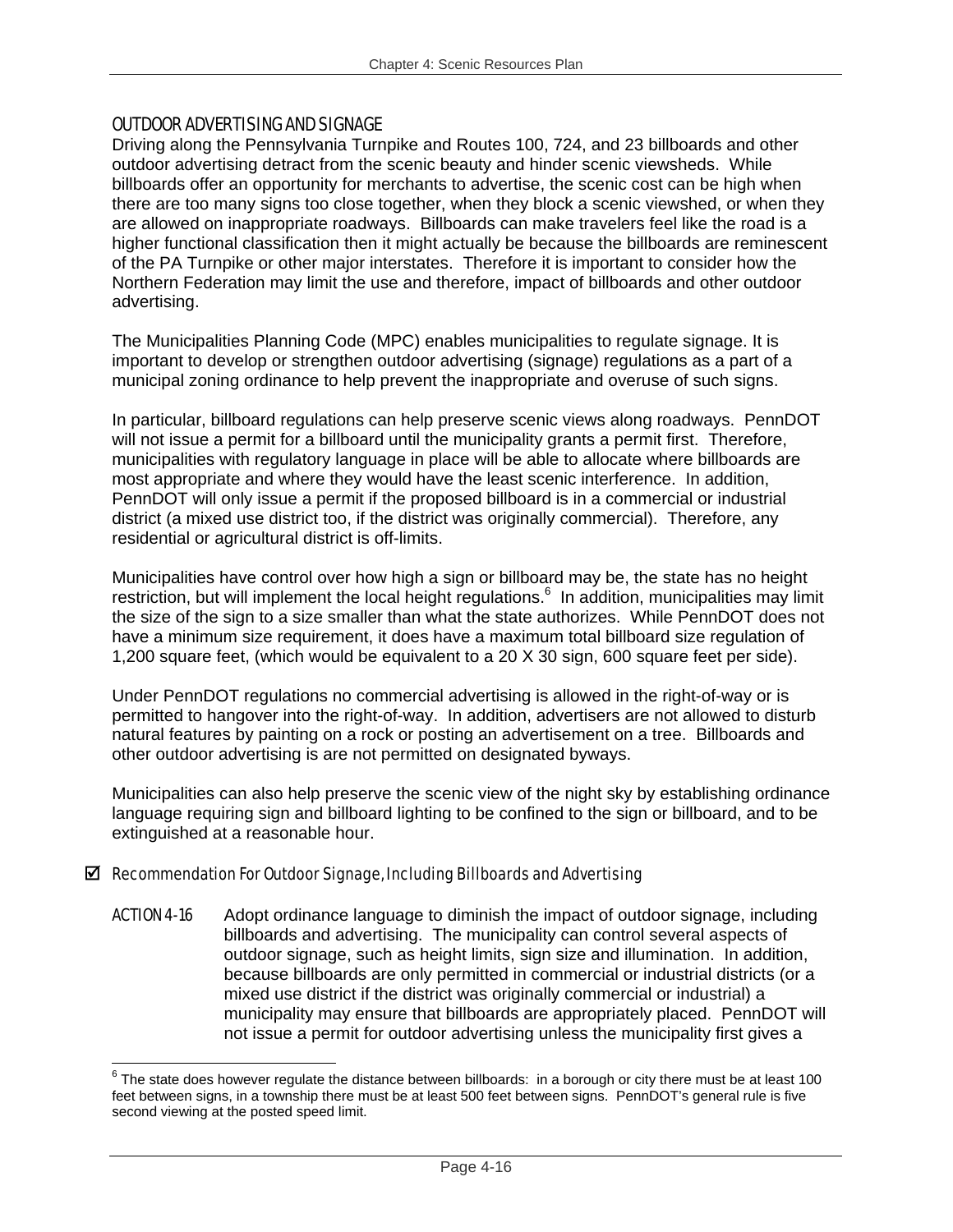local permit. While all nine municipalities in the Northern Federation have some signage standards in their respective ordinances, each municipality should review their ordinance provisions to determine if they can be strengthen to minimize the scenic impact of outdoor advertising.

### **Minimum Considerations for Signage and Outdoor Advertising: 7**

- 1. Regulate the size of signs allowed by the zoning ordinance.
- 2. Regulate the number of signs allowed by the zoning ordinance.
- 3. Regulate the lighting of signs through the zoning ordinance (see Dark Skies above).

### Objective(s) addressed by Actions 4-16: 4-A and 4-B.

ACTION 4-17 Investigate the PA Byways Program for appropriate roadway corridors to eliminate the threat of billboards on those roadway segments as outdoor advertising is prohibited on designated scenic byways.

### Objective(s) addressed by Actions 4-17: 4-C.

### CELLULAR COMMUNICATION (CELL) TOWERS

Cell Towers seem to be a necessary component of the landscape these days. However, they can greatly impact scenic quality. While cell towers are not aesthetic in any environment, they appear even more startling when set against a rural or natural landscape. It is important to consider how the Northern Federation may limit the scenic impact of cell towers.

Municipalities may regulate the location (by allowing only in appropriate zoning districts) and design (including height) of cell towers. The Northern Federation should require the design of the towers to be as consistent with a scenic landscape as possible. For instance, the municipalities may require the towers to be of a silo or flag pole design. It is important to realize that restricting the height of the towers too much can in the end mean that there are more of them in the area.

### $\boxtimes$  Recommendation For Cell Towers

ACTION 4-18 Adopt ordinance language to diminish the impact of cell towers, or if the municipality has already established regulatory language, review the municipal ordinances to determine if the language is consistent with the minimum standards that the Northern Federation recommends.

### **Minimum Considerations for Cell Towers:**

- 1. Regulate the location of cell towers through the zoning ordinance.
- 2. Regulate the design of cell towers through the zoning ordinance.
- 3. Provide proof of ownership to the municipality.
- 4. Require a maintenance plan for the cell tower, the land surrounding the cell tower and for the removal of the tower.

# Objective(s) addressed by Actions 4-18: 4-A and 4-B.

<sup>1</sup>  $7$  We have included minimum standards which are suggestions that each municipality may consider as an acceptable minimum basis for natural, scenic, and agricultural resource protection.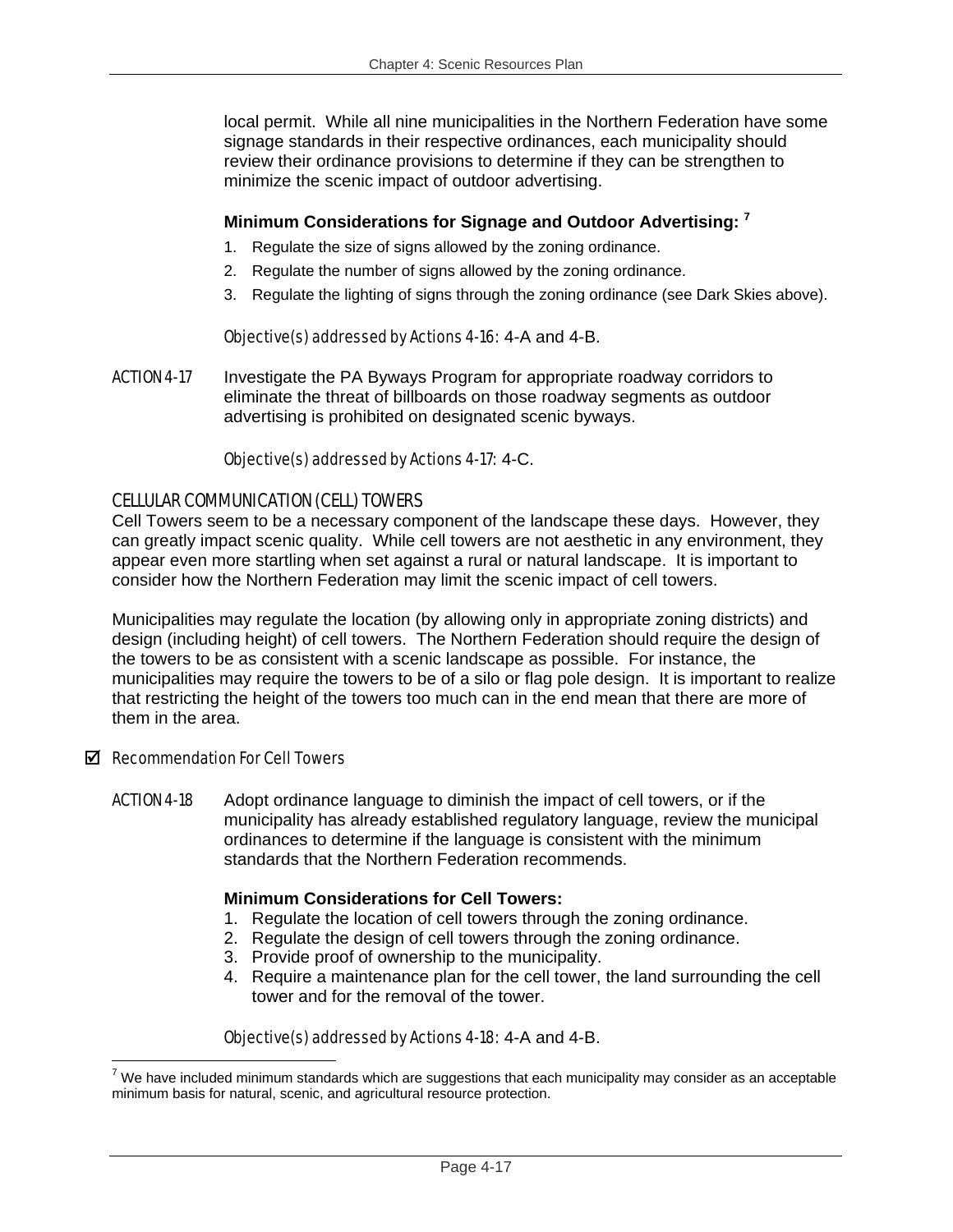### PARKING DESIGN ISSUES

Parking design with a lack of screening and buffering can greatly impact the Region's aesthetic quality. While parking is a necessary element of the planning process, design options may be used to enhance the overall effect. The Northern Federation may consider ways to implement design standards that would promote a natural design using native trees, plants and shrubs and other elements to reduce unfavorable impact on the rural character.

There are several issues to consider, such as location, layout, surface treatment, and screening, buffering and landscaping to help promote more scenic parking areas. Ordinance language is the way to achieve good design. The language should be flexible enough to allow for innovative ideas, such as rear parking for a commercial use, without compromising minimum standards.

### $\boxtimes$  Recommendation For Parking Design Issues

**ACTION 4-19** Adopt ordinance language to diminish the impact of parking design that is insensitive to the scenic aesthetic, or if the municipality has already established regulatory language, review the municipal ordinances to determine if the language is consistent with the minimum standards that the Northern Federation recommends.

### **Minimum Considerations for Parking Design:**

- 1. Regulate the location, layout and type of parking in the zoning ordinance.
- 2. Allow for shared parking when appropriate to eliminate extra parking and impervious coverage.
- 3. Regulate the design considerations, such as surface treatment, screening buffering and landscaping in the zoning ordinance.

### Objective(s) addressed by Actions 4-19: 4-A and 4-B.

# STORMWATER MANAGEMENT DESIGN ISSUES



Design is an important component to aesthetic stormwater management. While stormwater management facilities are an integral part of development, empty detention basins or lack of landscaping and buffering around them can affect scenic quality. There are ways to incorporate stormwater detention basins into the overall design to enhance the visual impact.

It is possible to design a scenic stormwater detention pond that looks like a natural pond, as seen to the left in Valley Township. The alternative is a dry detention basis that has little scenic quality. Again, ordinance language is the way to achieve good design. The language should be flexible enough to allow for appropriate location, such as putting stormwater facilities in the open space, without compromising minimum standards.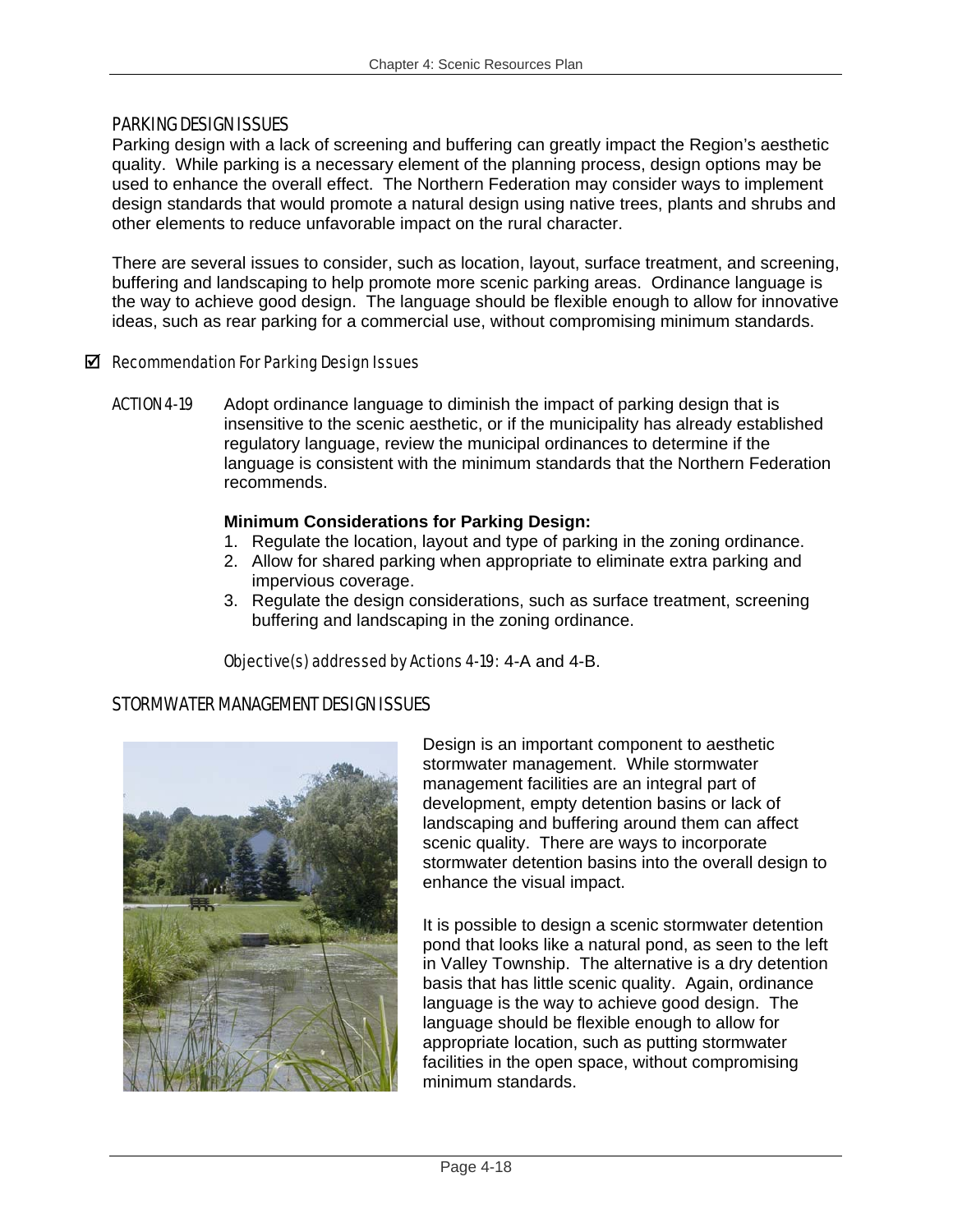### $\boxtimes$  Recommendation For Stormwater Management Facility Design

ACTION 4-20 Adopt ordinance language to diminish the impact of stormwater management design that is insensitive to the scenic aesthetic, or if the municipality has already established regulatory language, review the municipal ordinances to determine if the language is consistent with the minimum standards that the Northern Federation recommends.

#### **Minimum Considerations for Stormwater Management Design:**

- 1. Require that stormwater facilities be located in the open space as long as the function is not compromised by the location.
- 2. Require, where possible, stormwater management facilities be designed to replicate natural systems, such as ponds or wetlands.

### Objective(s) addressed by Actions 4-20: 4-A and 4-B.

### UNDERGROUND UTILITIES

Overhead cables and wires can greatly impact scenic quality. Installing electric, cable, telephone, and other utility lines underground will help control the visual impact of new development. However, the cost of such a strategy is high, and must be balanced with the technical capability to maintain and fix any problems with lines as they arise. One tool that municipalities may use is to write ordinance language to encourage the placement of utility lines underground where possible.

### $\boxtimes$  Recommendation For Underground Utility Installation

ACTION 4-21 Adopt ordinance language to diminish the impact of overhead utilities, or if the municipality has already established regulatory language, review the municipal ordinances to determine if the language is consistent with the minimum standards that the Northern Federation recommends.

### **Minimum Considerations for Underground Utility Installation:**

- 1. Promote underground utility installation for new development in the zoning ordinance.
- 2. Implement flexible standards to promote concept, while considering the limitations, such as cost, for repair or maintenance.
- 3. Whether the concept will be used in rural areas only to maintain rural character or all areas in the township.
- 4. Design underground utility districts.
- 5. Make provisions for emergency or unusual circumstances, which may allow overhead utility installation for a temporary period of time.

### Objective(s) addressed by Actions 4-21: 4-A and 4-B.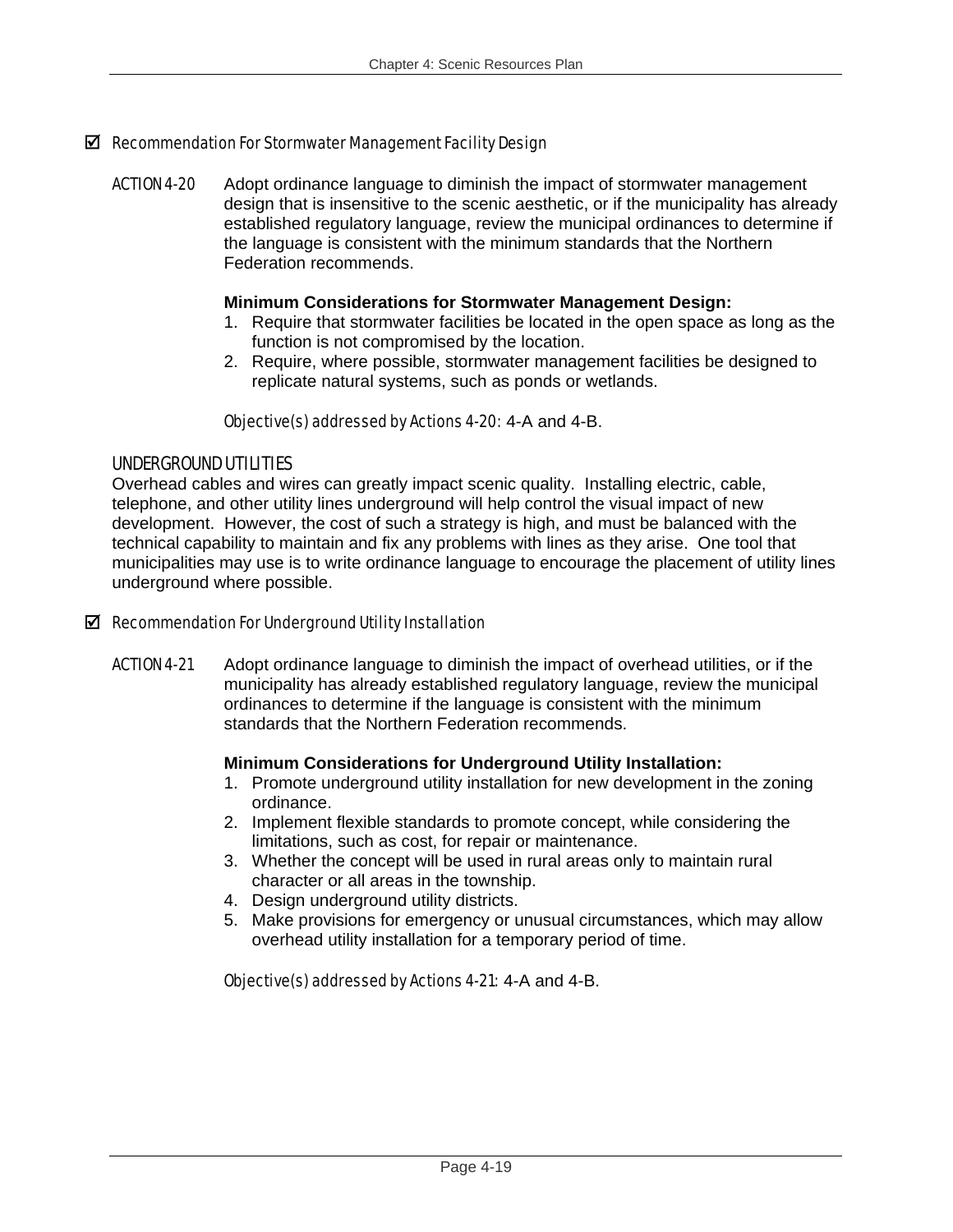### ABANDONDED BUILDINGS AND PROPERTY MAINTENANCE ISSUES

Abandoned buildings, particularly industrial or commercial buildings as many of them front on major roadways, can have a significant impact on scenic quality. As old industrial sites can also be difficult to resell because of their size, the properties often become unsightly because they sit unoccupied or abandoned. The lots can get overrun with high grass and weeds, and debris, and the buildings can fall into disrepair. In addition, they are often prime targets for vandalism. Abandoned buildings indicate economic hardship and do not promote the serene, scenic quality that the Region promotes. Municipalities can try to mitigate the negative scenic impact from these issues by writing flexible reuse standards in the zoning ordinances and enforcing property maintenance ordinances.

### $\boxtimes$  Recommendation For Abandoned Buildings and Property Maintenance Issues

ACTION 4-22 Consider adopting adaptive reuse provisions in the zoning ordinance to help mitigate the impact of abandoned buildings. In addition, establish a property maintenance ordinance to prohibit out of control weeds, uncut grass (over a certain height), or "junk" (which must be specifically defined). These tools can help the municipality maintain its aesthetic quality. If a municipality has already established regulatory language, review the documents to determine if the language is consistent with the minimum standards that the Northern Federation recommends.

### **Minimum Considerations for Abandoned Buildings:**

- 1. Allow for adaptive reuse provisions in the zoning ordinance in addition to the adaptive reuse standards for historic structures.
- 2. Balance the loss of industrial or commercial space with the addition of residential units and implications of such on tax revenue.
- 3. Allow for flexible use standards in the zoning ordinance so that a nonindustrial use may use an abandoned building (or a big box building that while not technically "abandoned," is empty and difficult to reoccupy.)

# **Minimum Considerations for Property Maintenance Issues:**

- 1. Require that grasses of a certain height be mowed.
- 2. Do not allow the accumulation of "junk" (however defined cars, trash, litter, broken glass, etc) on any property.

Objective(s) addressed by Actions 4-22: 4-A and 4-B.

# OTHER TOOLS TO PROMOTE SCENIC PRESERVATION

# CONSERVATION DEVELOPMENT

Conservation development provides a means of both preserving open space and allowing development to be directed away from sensitive resources on the site. This tool therefore, may be used to help protect the scenic aesthetic as uses permitted in open space often include natural and historic resources, recreational facilities, and the continuation of existing agricultural uses. See Chapter 2, Natural Resources Plan for a list of municipalities in the Region that allow for TDR.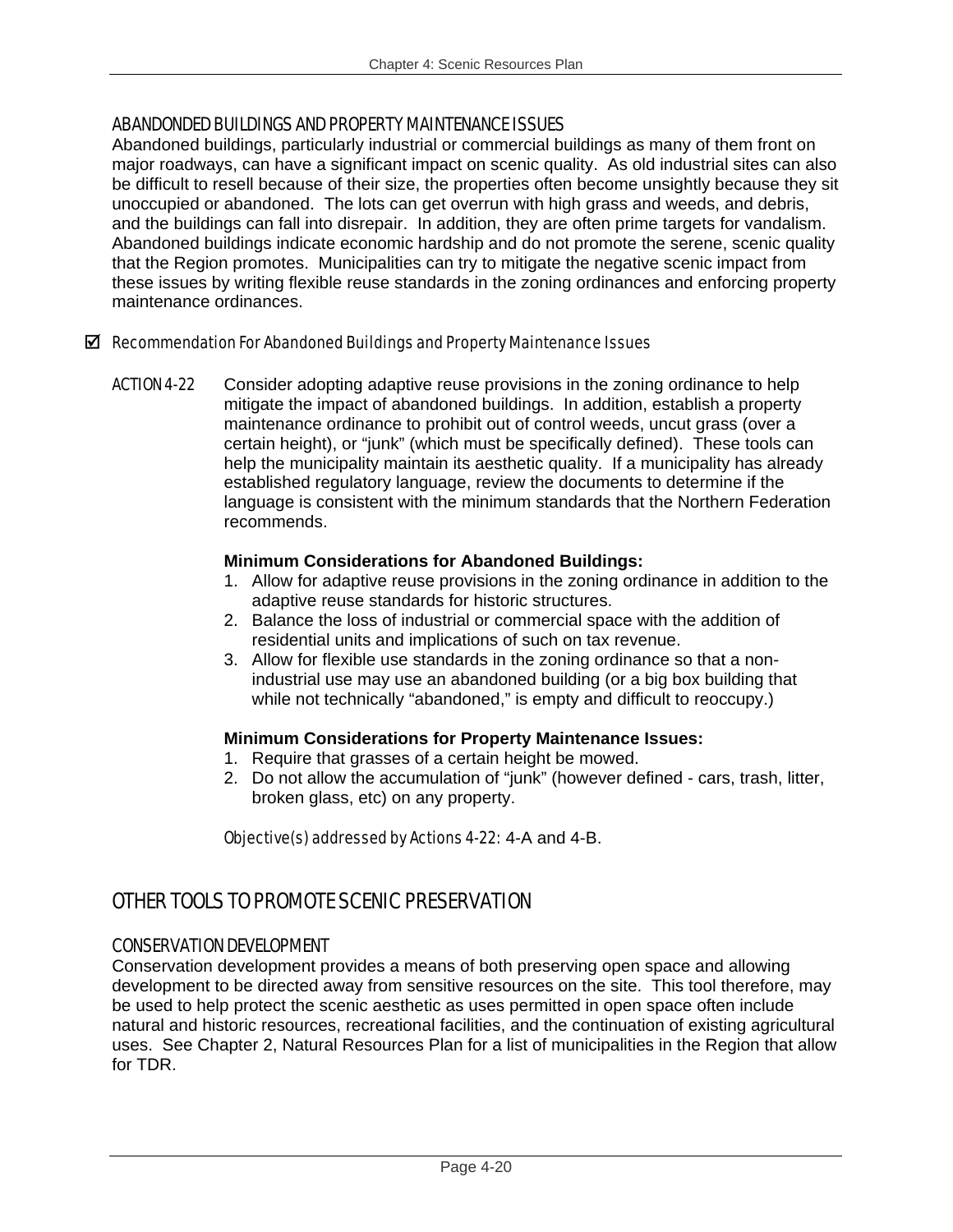### $\boxtimes$  Recommendations For Conservation Development

See ACTIONS 2-14 and 2-15 in Chapter 2.

### EASEMENTS OR LAND PURCHASE

The preservation of open space and farmland can help retain scenic quality. Conservation easements are legal documents that limit certain activities on the land and conserve specific natural features or agricultural production that may in turn help preserve the scenic quality of the Region. Easements can be sold or donated by the legal landowner and must be accepted by a party (the "holder") willing to hold and manage the easement. The state, county and non-profit organization land trusts, such as the French and Pickering Creeks Conservation Trust, are traditional holders of such easements. Local municipalities may also co-hold easements but may prefer purchase in-fee as the municipality would obtain ownership benefits. The easement holder is then responsible for enforcing the terms of the easement. This technique allows for the permanent protection of open space or agricultural land, by purchasing development rights, rather than the property.

Conservation easements can be tailored for each property to protect wildlife habitat, farmlands, watersheds, historic sites, or other features. The majority of eased parcels are private property and are not open to the public without the specific permission of the landowner. However, the public does benefit from the scenic views of the property, protection of environmental resources, and the municipal tax savings realized by the limitations on new development.

A second option to preserve open space to retain scenic character is through land purchase in fee simple. The parties most likely to purchase land would be non-profit organization land trusts or municipalities. The state and county may also purchase land for open space preservation, however efforts at this level of government often focus on providing grant money to help another entity (land trust or municipality) with funds to purchase.

Because of the high cost of land, and the management responsibilities that are associated with owning land, the acquisition of parcels "in-fee" by a land trust or municipality is less common than the purchase of conservation easements. It is also unusual for a landowner to donate land in-fee as opposed to a conservation easement. An advantage to owning the land in-fee is that the land trust or municipality has full control over what happens on the property. For example, the land trust or municipality may choose to allow access to all the land by the public, which is a less likely scenario with property protected through conservation easements. The future use of the property for conservation purposes and enforcing the terms of the conservation easement agreement is not an issue on land trust or municipal owned property, but maintenance and liability costs to the land trust will be greater.

There are many easement and grant programs available from a variety of sources to help with the preservation of open space and agricultural land. See Chapter 5: Recreation Resources Plan for open space grant programs and Chapter 6: Agricultural Resources Plan for agricultural conservation easement programs to preserve farmland.

### $\boxtimes$  Recommendations For Easements or Land Purchases

See Actions 5-11 in Chapter 5 and ACTIONS 6-4 thru 6-7 in Chapter 6.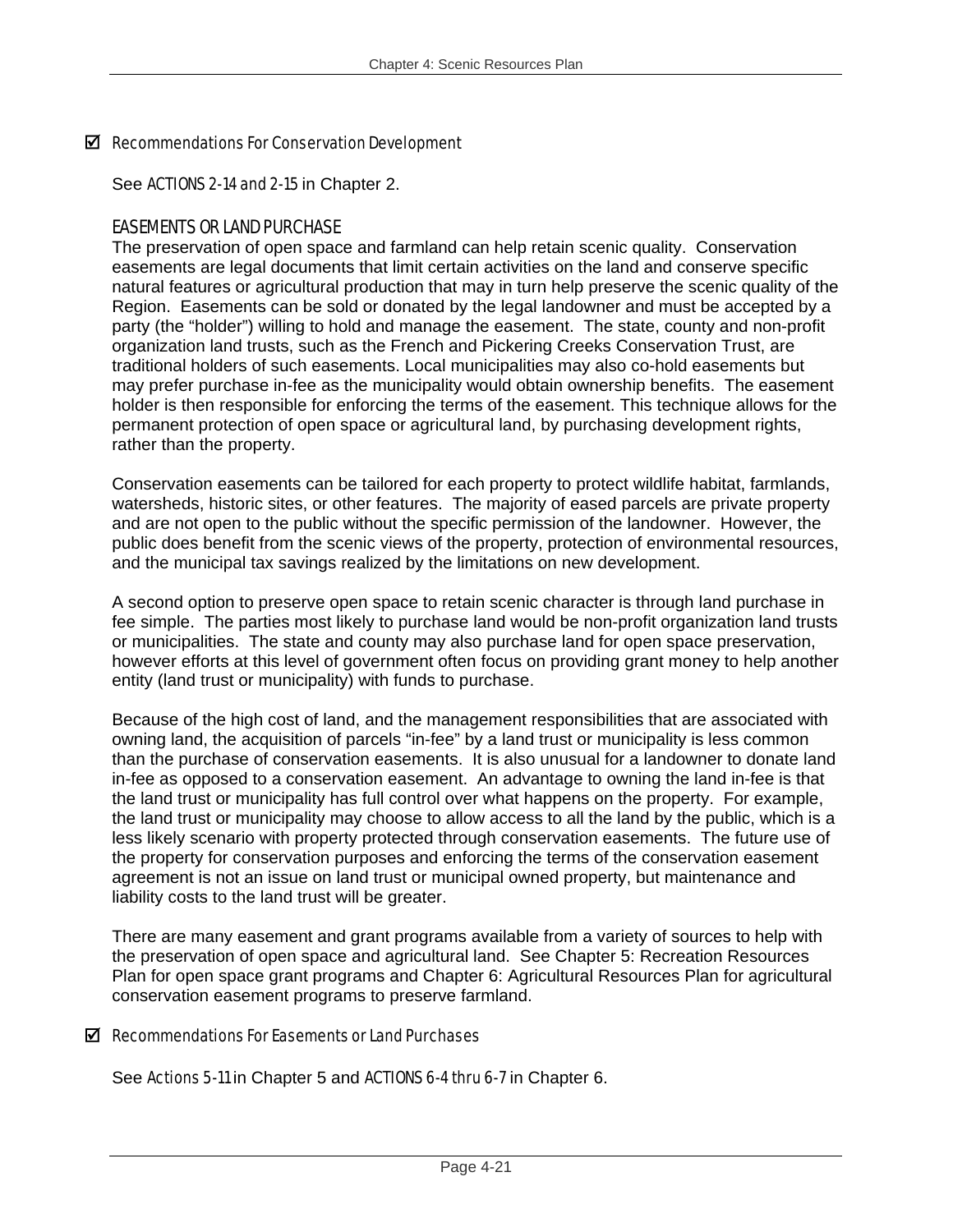# EFFECTIVE AGRICULTURAL ZONING

Effective agricultural zoning is a land management tool that municipalities can use to encourage the preservation of farmland, discourage conversion into non-agricultural uses, and discourage the establishment of land uses that are incompatible, or scenically incompatible with agricultural uses. See Chapter 6: Agricultural Resources Plan for more information on this subject.

# $\boxtimes$  Recommendations For Effective Agricultural Zoning

See **ACTIONS 6-21 thru 6-23** in Chapter 6.

# TRANSFER OF DEVELOPMENT RIGHTS (TDR)

Transfer of Development Rights (TDR) is a way of preserving open space, natural resources, historic resources, and farmland in the Region. Therefore, a TDR program, implemented through the zoning ordinance, can help protect scenic resources in the Region. See Chapter 2: Natural Resources Plan for a list of municipalities in the Northern Federation that allow for TDR.

### $\boxtimes$  Recommendation For Transfer of Development Rights (TDR)

See ACTION 2-17 in Chapter 2.

### COMMUNITY EDUCATION

Informing the residents of the Region can be an effective way to continue a cultural heritage and to help promote the protection of scenic resources. Often these efforts are informal and can be done at either the municipal level or for more impact at the regional level. Ways to educate residents include activities such as: presentations from area experts; photographic or slide shows of scenic or historic features; tours of scenic or historic features; newsletter or website articles on such issues; or sponsoring programs such as East Vincent's Environmental Advisory Council's (EAC) Earth Day program. Once residents become aware of the value and importance of scenic resources they can become important stakeholders to protect them.

### $\boxtimes$  Recommendation For Community Education Activities

ACTION 4-23 Continue to participate in, or consider participating in community education activities such as the Chester County Parks and Recreation Department's "Town Tours and Village Walks," bridge tours, Earth Day programs, and newsletter/website updates.

Objective(s) addressed by Actions 4-23: 4-C.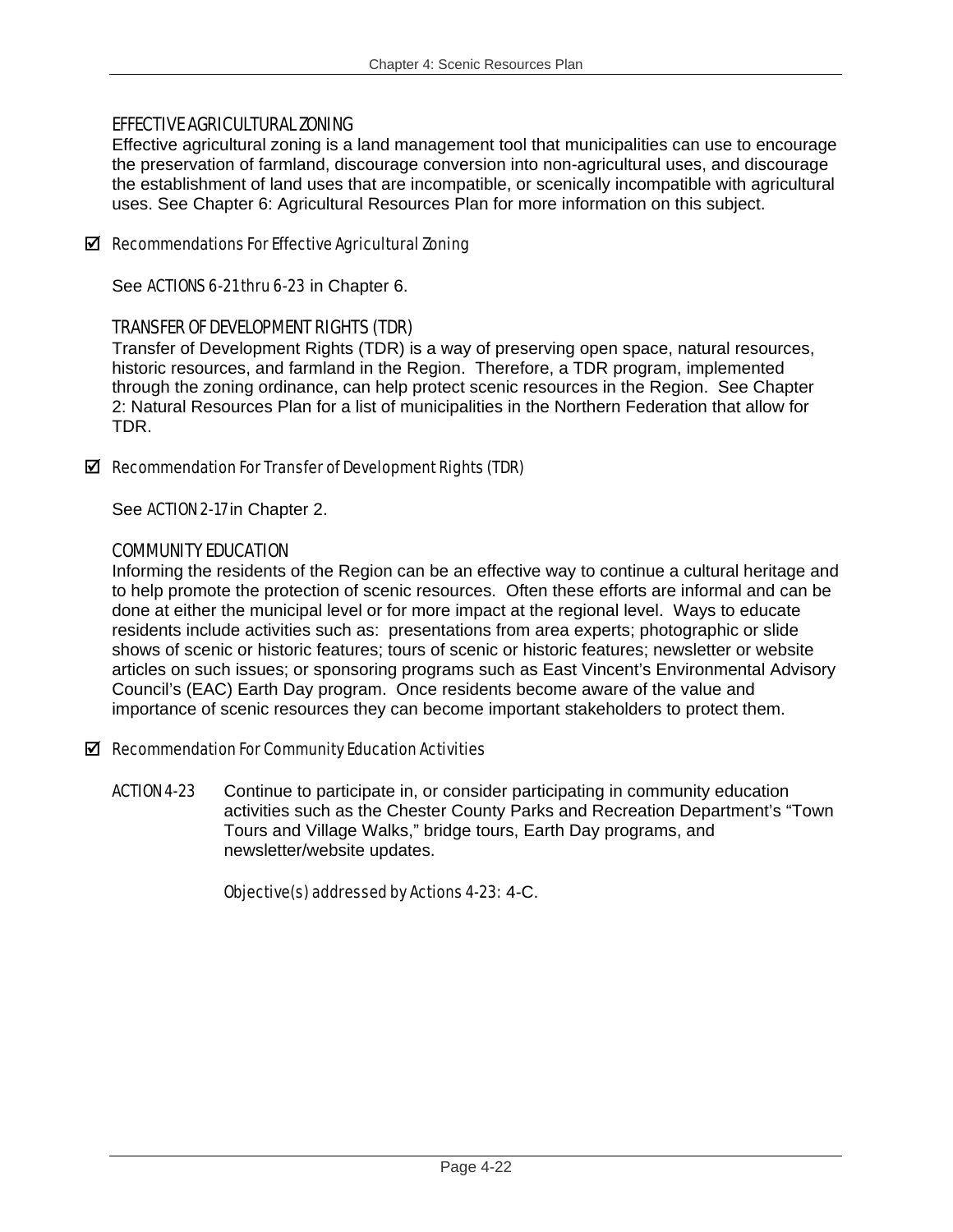# CONCLUSION

Scenic resources include so many other resources, such as natural and historic resources. To best protect these resources in the Region, each municipality should develop consistent ordinance standards. Consistent terminology and definitions are essential for scenic resource protection at the regional level. In many cases, the municipalities have already implemented protection measures but each will want to review their ordinances to see if they achieve the minimum standards set out in this chapter.

A complete summary of scenic resources recommendations is located in Chapter 1: Coordination and Implementation Plan. The numbers next to each recommendation above correspond to those in the Implementation Plan.

# Figure Sources

Figure 4-1: Chester County Planning Commission, 2005

# Photograph Sources

Page 4-1: Mr. John Hoekstra, Watershed Director for Green Valleys Association and citizenat-large taskforce member with the Northern Federation.

Chester County Planning Commission, 2003 and 2004.